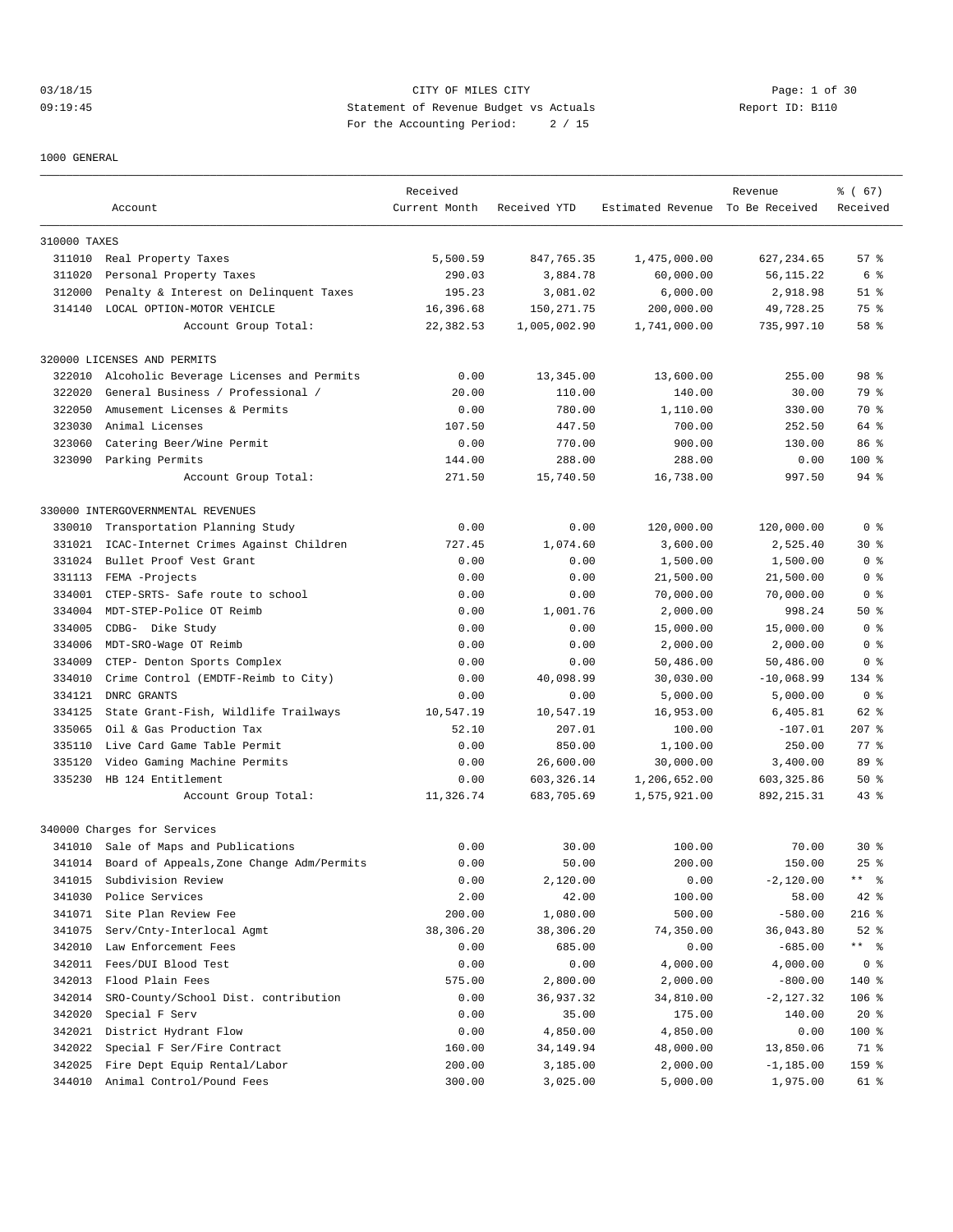## 03/18/15 Page: 2 of 30 09:19:45 Statement of Revenue Budget vs Actuals Report ID: B110 For the Accounting Period: 2 / 15

#### 1000 GENERAL

|        |                                     | Received      |              |                   | Revenue        | % (67)          |
|--------|-------------------------------------|---------------|--------------|-------------------|----------------|-----------------|
|        | Account                             | Current Month | Received YTD | Estimated Revenue | To Be Received | Received        |
| 346020 | Park Fees                           | 30.00         | 699.50       | 1,500.00          | 800.50         | 47.8            |
| 346030 | Swimming Pool Fees                  | 0.00          | 7,727.49     | 10,000.00         | 2,272.51       | 77.8            |
|        | Account Group Total:                | 39,773.20     | 135,722.45   | 187,585.00        | 51,862.55      | $72$ $%$        |
|        | 350000 FINES AND FORFEITURES        |               |              |                   |                |                 |
| 351030 | Fines/Surcharges/etc                | 13,988.80     | 112,430.65   | 180,000.00        | 67,569.35      | $62$ $%$        |
| 351031 | Adm Fees (Court)                    | 1,215.00      | 4,180.00     | 25,000.00         | 20,820.00      | $17*$           |
| 351035 | Animal Control Court Revenue        | 500.00        | 3,825.00     | 7,500.00          | 3,675.00       | $51$ $%$        |
| 351036 | Restitution Collection Fees         | 0.00          | 58.60        | 0.00              | $-58.60$       | $***$ 8         |
|        | Account Group Total:                | 15,703.80     | 120,494.25   | 212,500.00        | 92,005.75      | 57%             |
|        | 360000 MISCELLANEOUS REVENUE        |               |              |                   |                |                 |
| 361005 | MidRivers Franchise Fees            | 0.00          | 67, 247.99   | 105,000.00        | 37,752.01      | 64 %            |
| 361010 | Land Rental                         | 100.00        | 28,054.90    | 32,000.00         | 3,945.10       | 88 %            |
| 361020 | Building Rentals                    | 1,349.99      | 10,799.92    | 16,100.00         | 5,300.08       | 67 <sup>8</sup> |
| 362020 | MISC REVENUE                        | 1,372.23      | 5,625.49     | 4,000.00          | $-1,625.49$    | 141 %           |
| 365000 | Contributions and Donations         | 0.00          | 100.00       | 5,000.00          | 4,900.00       | 2 <sup>8</sup>  |
| 365011 | MCPDTasers                          | 0.00          | 0.00         | 20,000.00         | 20,000.00      | 0 <sup>8</sup>  |
| 365013 | Shop With A Cop                     | 0.00          | 8,536.00     | 0.00              | $-8,536.00$    | $***$ $ -$      |
| 366040 | Misc.-BHS                           | 0.00          | 0.00         | 800.00            | 800.00         | 0 <sup>8</sup>  |
| 366050 | Sale of Junk/Salvage-PD cars        | 0.00          | 0.00         | 1,000.00          | 1,000.00       | 0 <sup>8</sup>  |
|        | Account Group Total:                | 2,822.22      | 120,364.30   | 183,900.00        | 63,535.70      | 65 %            |
|        | 370000 INVESTMENT EARNINGS          |               |              |                   |                |                 |
|        | 371010 Investment Earnings          | 165.64        | 1,233.12     | 1,600.00          | 366.88         | 77.8            |
|        | Account Group Total:                | 165.64        | 1,233.12     | 1,600.00          | 366.88         | 77.8            |
|        | 380000 OTHER FINANCING SOURCES      |               |              |                   |                |                 |
|        | 383000 Interfund Operating Transfer | 17,897.92     | 328,021.16   | 548,759.00        | 220,737.84     | $60*$           |
|        | Account Group Total:                | 17,897.92     | 328,021.16   | 548,759.00        | 220,737.84     | 60 %            |
|        | Fund Total:                         | 110, 343.55   | 2,410,284.37 | 4,468,003.00      | 2,057,718.63   | $54$ $%$        |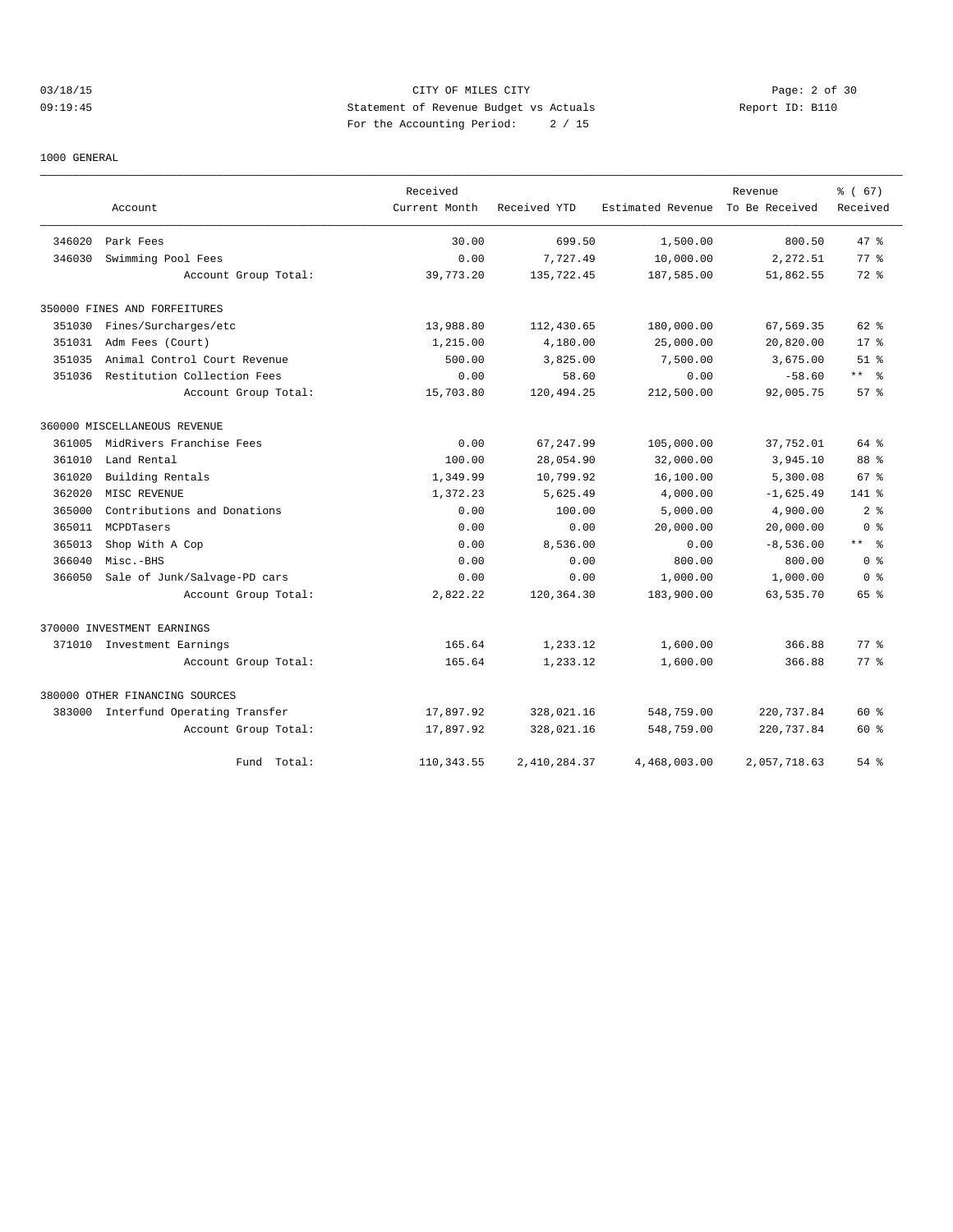# 03/18/15 Page: 3 of 30 09:19:45 Statement of Revenue Budget vs Actuals Report ID: B110 For the Accounting Period: 2 / 15

2220 LIBRARY

|        |                                   | Received      |              |                   | Revenue        | % (67)         |
|--------|-----------------------------------|---------------|--------------|-------------------|----------------|----------------|
|        | Account                           | Current Month | Received YTD | Estimated Revenue | To Be Received | Received       |
|        | 340000 Charges for Services       |               |              |                   |                |                |
| 341075 | Serv/Cnty-Interlocal Agmt         | 0.00          | 0.00         | 39,023.00         | 39,023.00      | 0 <sup>8</sup> |
| 346070 | Library Fees                      | 232.20        | 1,965.65     | 4,000.00          | 2,034.35       | 49 %           |
| 346074 | Book Sales                        | 28.65         | 276.45       | 400.00            | 123.55         | 69 %           |
|        | Account Group Total:              | 260.85        | 2,242.10     | 43,423.00         | 41,180.90      | 5 <sup>8</sup> |
|        | 360000 MISCELLANEOUS REVENUE      |               |              |                   |                |                |
| 365035 | Donation-Library Board of Trustee | 0.00          | 2,962.69     | 0.00              | $-2,962.69$    | ** 왕           |
|        | Account Group Total:              | 0.00          | 2,962.69     | 0.00              | $-2,962.69$    | $***$ 8        |
|        | 380000 OTHER FINANCING SOURCES    |               |              |                   |                |                |
| 383000 | Interfund Operating Transfer      | 23,978.25     | 191,826.00   | 287,739.00        | 95,913.00      | $67$ %         |
|        | Account Group Total:              | 23,978.25     | 191,826.00   | 287,739.00        | 95,913.00      | 67%            |
|        | Fund Total:                       | 24, 239.10    | 197,030.79   | 331,162.00        | 134, 131. 21   | 59 %           |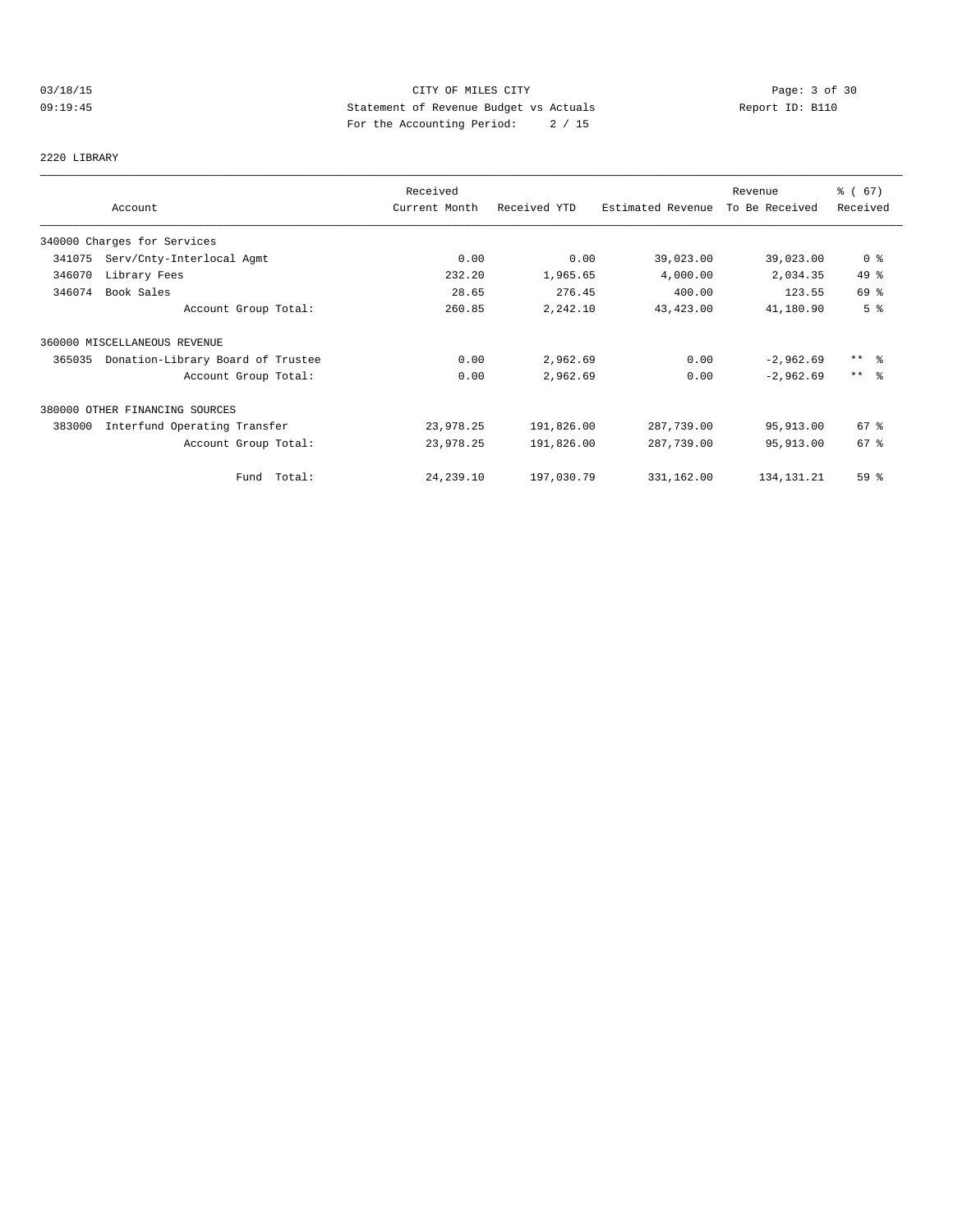# 03/18/15 CITY OF MILES CITY Page: 4 of 30 09:19:45 Statement of Revenue Budget vs Actuals Report ID: B110 For the Accounting Period: 2 / 15

2260 EMERGENCY DISASTER

|              | Account                                | Received<br>Current Month | Received YTD | Estimated Revenue | Revenue<br>To Be Received | 67)<br>ී (<br>Received |
|--------------|----------------------------------------|---------------------------|--------------|-------------------|---------------------------|------------------------|
| 310000 TAXES |                                        |                           |              |                   |                           |                        |
| 311010       | Real Property Taxes                    | 0.00                      | 0.43         | 0.00              | $-0.43$                   | $***$ %                |
| 312000       | Penalty & Interest on Delinquent Taxes | 1.86                      | 29.34        | 0.00              | $-29.34$                  | $***$ %                |
|              | Account Group Total:                   | 1.86                      | 29.77        | 0.00              | $-29.77$                  | $***$ 2                |
|              | Fund Total:                            | 1.86                      | 29.77        | 0.00              | $-29.77$                  | $***$ %                |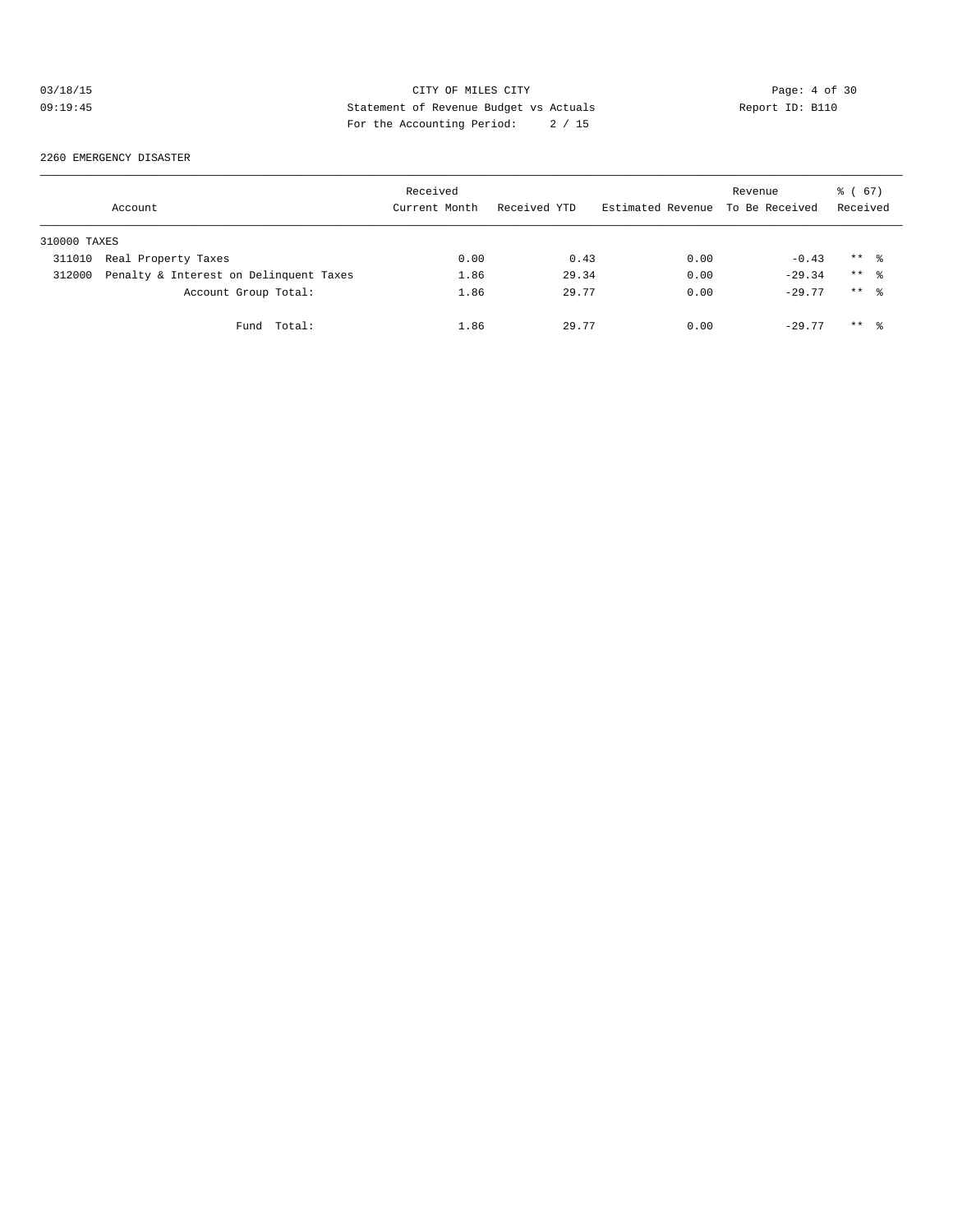# 03/18/15 Page: 5 of 30 09:19:45 Statement of Revenue Budget vs Actuals Report ID: B110 For the Accounting Period: 2 / 15

#### 2270 Health

| Account                                | Received<br>Current Month | Received YTD | Estimated Revenue | Revenue<br>To Be Received | 8 ( 67 )<br>Received |
|----------------------------------------|---------------------------|--------------|-------------------|---------------------------|----------------------|
|                                        |                           |              |                   |                           |                      |
| 340000 Charges for Services            |                           |              |                   |                           |                      |
| Health Inspection Fees<br>344030       | 6,080.00                  | 23,005.50    | 15,000.00         | $-8,005.50$               | $153$ $\frac{6}{3}$  |
| Account Group Total:                   | 6,080.00                  | 23,005.50    | 15,000.00         | $-8,005.50$               | $153$ $%$            |
| 360000 MISCELLANEOUS REVENUE           |                           |              |                   |                           |                      |
| 362020<br>MISC REVENUE                 | 0.00                      | 127.68       | 0.00              | $-127.68$                 | $***$ $\frac{6}{6}$  |
| Account Group Total:                   | 0.00                      | 127.68       | 0.00              | $-127.68$                 | $***$ %              |
| 380000 OTHER FINANCING SOURCES         |                           |              |                   |                           |                      |
| 383000<br>Interfund Operating Transfer | 0.00                      | 30,000.00    | 30,000.00         | 0.00                      | $100*$               |
| Account Group Total:                   | 0.00                      | 30,000.00    | 30,000.00         | 0.00                      | $100*$               |
| Total:<br>Fund                         | 6,080.00                  | 53, 133. 18  | 45,000.00         | $-8, 133, 18$             | 118 %                |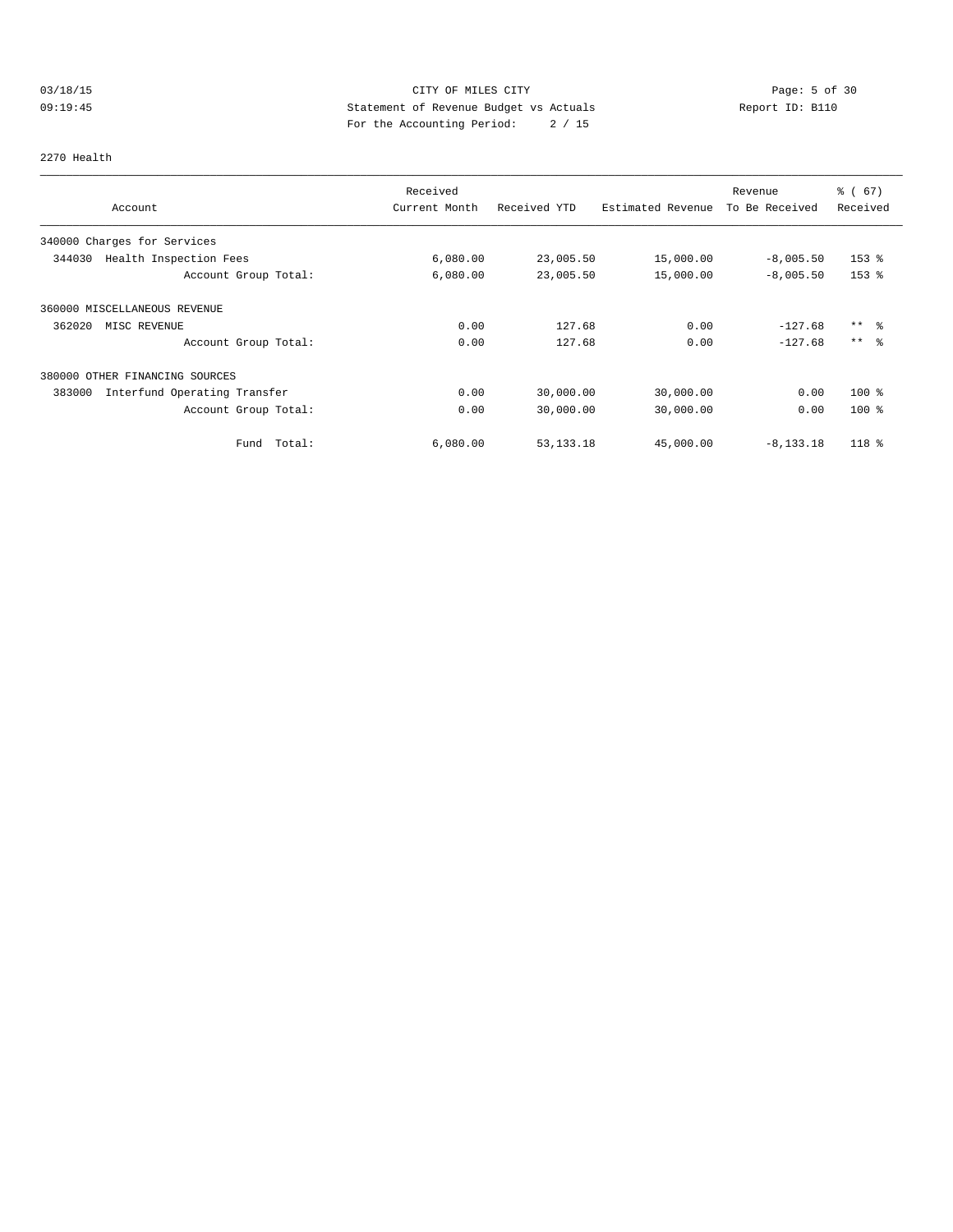## 03/18/15 CITY OF MILES CITY Page: 6 of 30 09:19:45 Statement of Revenue Budget vs Actuals Report ID: B110 For the Accounting Period: 2 / 15

2350 Local Government/Study Commission

| Account                       | Received<br>Current Month | Received YTD | Estimated Revenue | Revenue<br>To Be Received | 8 ( 67 )<br>Received |
|-------------------------------|---------------------------|--------------|-------------------|---------------------------|----------------------|
| 310000 TAXES                  |                           |              |                   |                           |                      |
| Real Property Taxes<br>311010 | 22.38                     | 3,911.62     | 14,142.00         | 10,230.38                 | $28$ %               |
| Account Group Total:          | 22.38                     | 3,911.62     | 14,142.00         | 10,230.38                 | $28$ %               |
| Total:<br>Fund                | 22.38                     | 3,911.62     | 14,142.00         | 10,230.38                 | $28$ $%$             |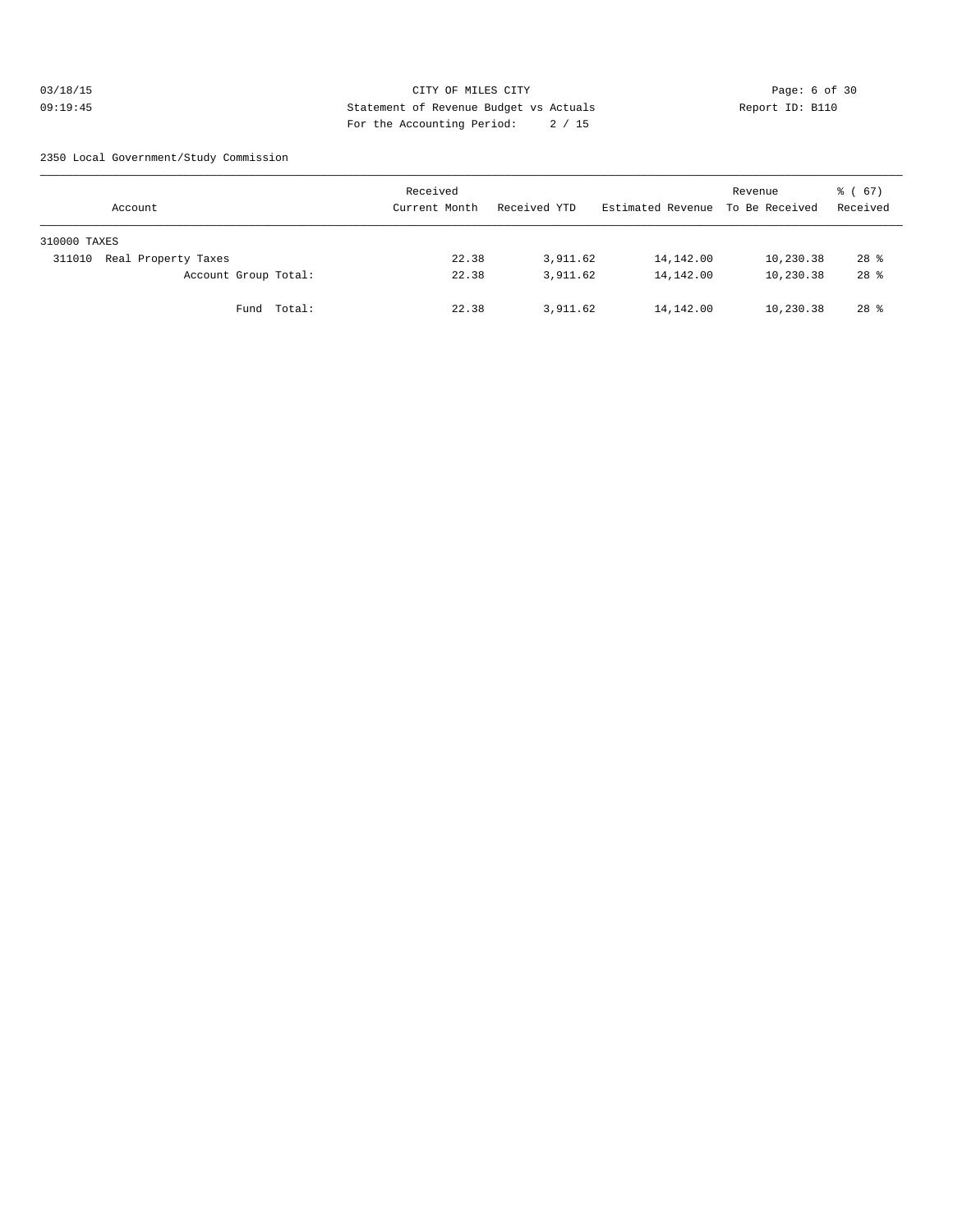## 03/18/15 Page: 7 of 30 09:19:45 Statement of Revenue Budget vs Actuals Report ID: B110 For the Accounting Period: 2 / 15

2372 Permissive Medical Levy

|              | Account                                | Received<br>Current Month | Received YTD | Estimated Revenue | Revenue<br>To Be Received | % (67)<br>Received |
|--------------|----------------------------------------|---------------------------|--------------|-------------------|---------------------------|--------------------|
| 310000 TAXES |                                        |                           |              |                   |                           |                    |
| 311010       | Real Property Taxes                    | 594.42                    | 92,642.67    | 162,064.00        | 69,421.33                 | $57$ $\frac{6}{3}$ |
| 311020       | Personal Property Taxes                | 28.71                     | 384.66       | 0.00              | $-384.66$                 | $***$ $\approx$    |
| 312000       | Penalty & Interest on Delinquent Taxes | 6.51                      | 102.76       | 0.00              | $-102.76$                 | $***$ $\approx$    |
|              | Account Group Total:                   | 629.64                    | 93,130.09    | 162,064.00        | 68,933.91                 | 57 <sup>8</sup>    |
|              | Total:<br>Fund                         | 629.64                    | 93,130.09    | 162,064.00        | 68,933.91                 | $57$ $\frac{6}{3}$ |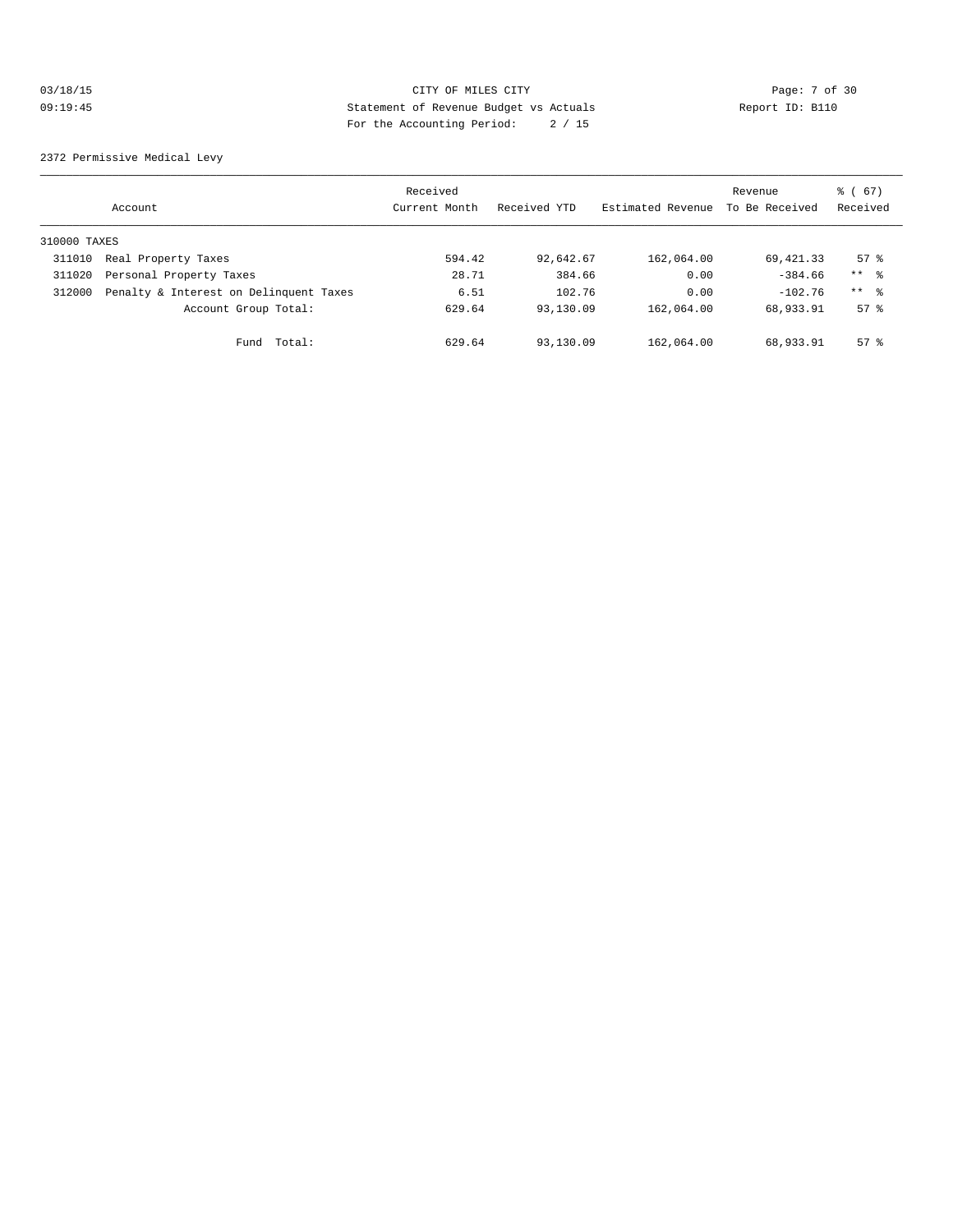## 03/18/15 CITY OF MILES CITY Page: 8 of 30<br>09:19:45 CITY Page: 8 of 30<br>09:19:45 CITY Page: 8 of 30<br>0.15 09:19:45 Statement of Revenue Budget vs Actuals Report ID: B110 For the Accounting Period: 2 / 15

#### 2394 BUILDING CODE ENFORCEMENT

| Account                              | Received<br>Current Month | Received YTD | Estimated Revenue | Revenue<br>To Be Received | 8 ( 67 )<br>Received |
|--------------------------------------|---------------------------|--------------|-------------------|---------------------------|----------------------|
| 320000 LICENSES AND PERMITS          |                           |              |                   |                           |                      |
| Building & Related Permits<br>323010 | 7,536.75                  | 31, 125, 21  | 75,000.00         | 43,874.79                 | $42*$                |
| Account Group Total:                 | 7,536.75                  | 31, 125, 21  | 75,000.00         | 43,874.79                 | $42*$                |
| Fund Total:                          | 7,536.75                  | 31,125.21    | 75,000.00         | 43,874.79                 | $42$ %               |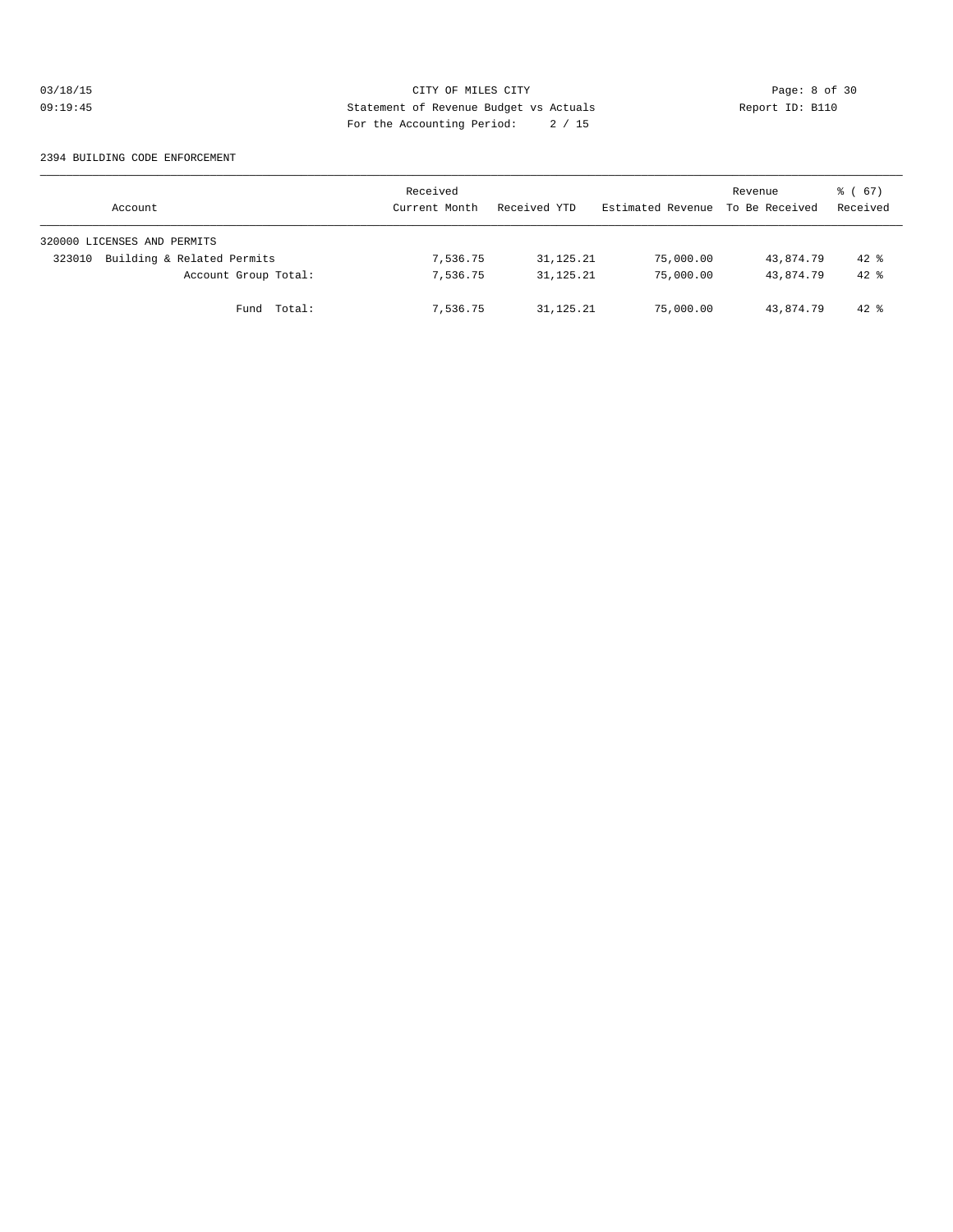## 03/18/15 CITY OF MILES CITY CHES CITY Page: 9 of 30<br>09:19:45 CITY Page: 9 Of 30<br>20:19:45 CITY Page: 9 Of 30<br>20:19:45 City Page: 20:45 09:19:45 Statement of Revenue Budget vs Actuals Report ID: B110 For the Accounting Period: 2 / 15

2400 LTG M D#165-(Gen City)

|        |                                          | Received      |              |                   | Revenue        | % (67)   |
|--------|------------------------------------------|---------------|--------------|-------------------|----------------|----------|
|        | Account                                  | Current Month | Received YTD | Estimated Revenue | To Be Received | Received |
|        | 360000 MISCELLANEOUS REVENUE             |               |              |                   |                |          |
| 363010 | Maintenance Assessments                  | 1,361.11      | 103,513.02   | 161,468.00        | 57,954.98      | 64 %     |
| 363040 | Penalty & Interest on Deling Assessments | 0.00          | 468.40       | 500.00            | 31.60          | $94$ $%$ |
|        | Account Group Total:                     | 1,361.11      | 103,981.42   | 161,968.00        | 57,986.58      | 64 %     |
|        | 370000 INVESTMENT EARNINGS               |               |              |                   |                |          |
| 371010 | Investment Earnings                      | 8.42          | 53.22        | 100.00            | 46.78          | $53$ $%$ |
|        | Account Group Total:                     | 8.42          | 53.22        | 100.00            | 46.78          | 53%      |
|        | Total:<br>Fund                           | 1,369.53      | 104,034.64   | 162,068.00        | 58,033.36      | 64 %     |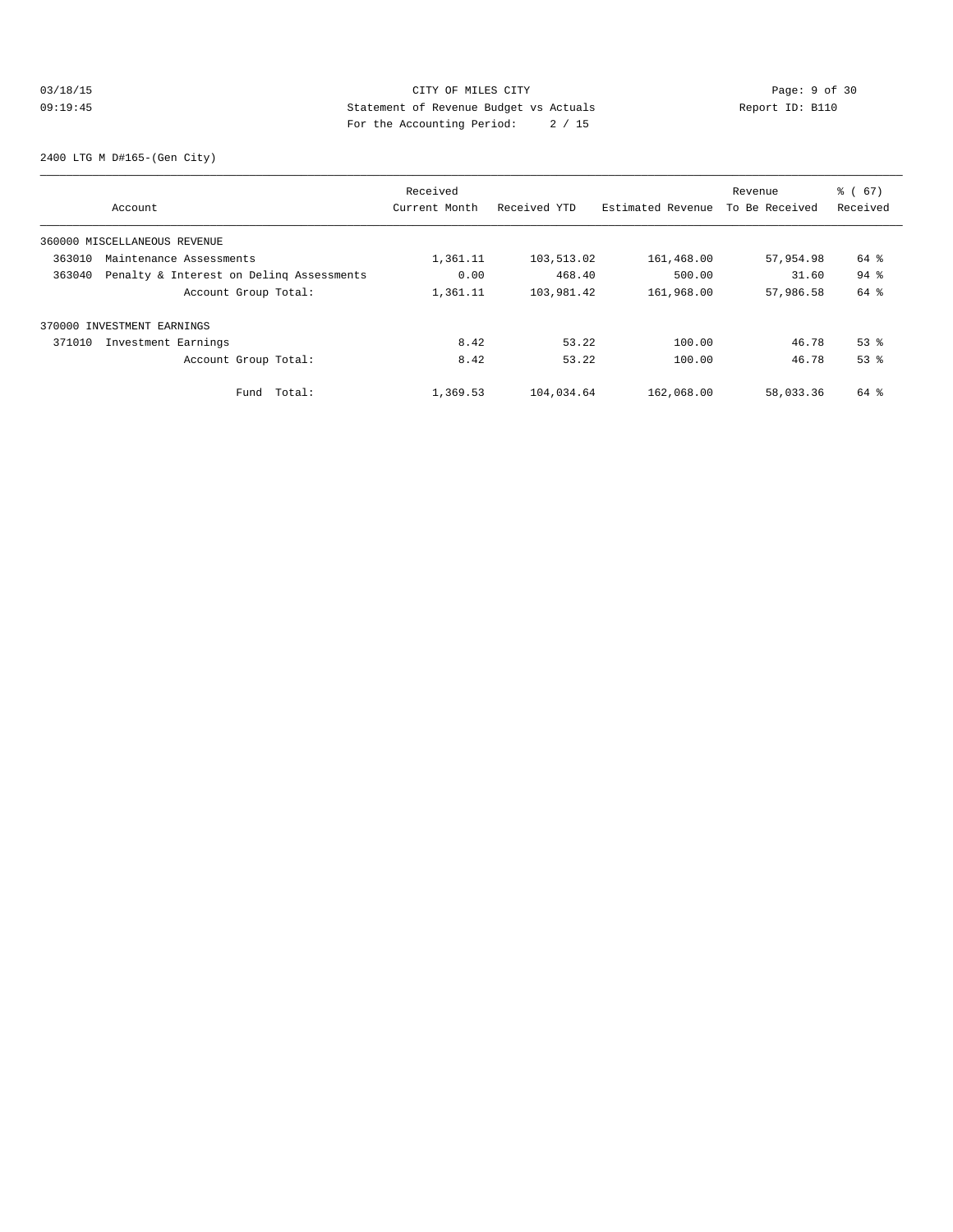# 03/18/15 CITY OF MILES CITY<br>
09:19:45 Page: 10 of 30<br>
29:19:45 Page: 10 of 30<br>
20:19:45 Page: 10 of 30<br>
20:19:45 Page: 10 of 30<br>
20:19:45 Page: 10 of 30<br>
20:19:45 09:19:45 Statement of Revenue Budget vs Actuals Report ID: B110 For the Accounting Period: 2 / 15

2420 LTG M D#167-(MilesAddn Etc)

|        |                                          | Received      |              |                   | Revenue        | % (67)          |
|--------|------------------------------------------|---------------|--------------|-------------------|----------------|-----------------|
|        | Account                                  | Current Month | Received YTD | Estimated Revenue | To Be Received | Received        |
|        | 360000 MISCELLANEOUS REVENUE             |               |              |                   |                |                 |
| 363010 | Maintenance Assessments                  | 937.98        | 21,331.98    | 32,570.00         | 11,238.02      | 65 %            |
| 363040 | Penalty & Interest on Deling Assessments | 0.00          | 98.64        | 100.00            | 1.36           | 99%             |
|        | Account Group Total:                     | 937.98        | 21,430.62    | 32,670.00         | 11,239.38      | 66 %            |
|        | 370000 INVESTMENT EARNINGS               |               |              |                   |                |                 |
| 371010 | Investment Earnings                      | 1.67          | 9.50         | 0.00              | $-9.50$        | $***$ $\approx$ |
|        | Account Group Total:                     | 1.67          | 9.50         | 0.00              | $-9.50$        | $***$ $\approx$ |
|        | Total:<br>Fund                           | 939.65        | 21,440.12    | 32,670.00         | 11,229.88      | 66 %            |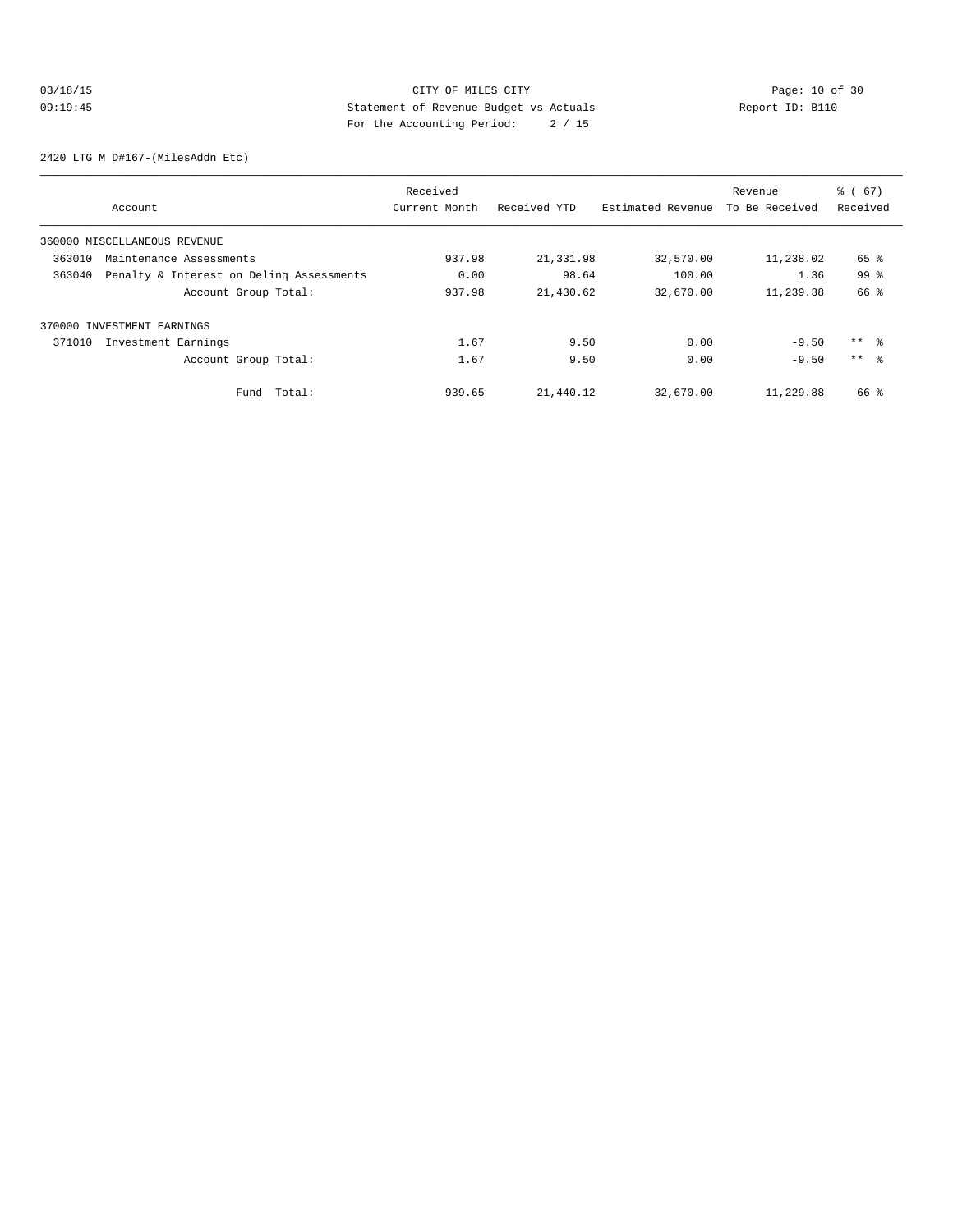# 03/18/15 Page: 11 of 30 09:19:45 Statement of Revenue Budget vs Actuals Report ID: B110 For the Accounting Period: 2 / 15

2430 LTG M D#171-(Balsam Est)

|                                                    | Received      |              |                   | Revenue        | % (67)          |
|----------------------------------------------------|---------------|--------------|-------------------|----------------|-----------------|
| Account                                            | Current Month | Received YTD | Estimated Revenue | To Be Received | Received        |
| 360000 MISCELLANEOUS REVENUE                       |               |              |                   |                |                 |
| 363010<br>Maintenance Assessments                  | 34.81         | 2,366.58     | 4,034.00          | 1,667.42       | 59 <sup>8</sup> |
| Penalty & Interest on Deling Assessments<br>363040 | 0.00          | 3.51         | 0.00              | $-3.51$        | $***$ $ -$      |
| Account Group Total:                               | 34.81         | 2,370.09     | 4,034.00          | 1,663.91       | 59 <sup>°</sup> |
| 370000 INVESTMENT EARNINGS                         |               |              |                   |                |                 |
| 371010<br>Investment Earnings                      | 0.22          | 0.95         | 0.00              | $-0.95$        | $***$ %         |
| Account Group Total:                               | 0.22          | 0.95         | 0.00              | $-0.95$        | $***$ $\approx$ |
| Total:<br>Fund                                     | 35.03         | 2,371.04     | 4,034.00          | 1,662.96       | 59 <sup>°</sup> |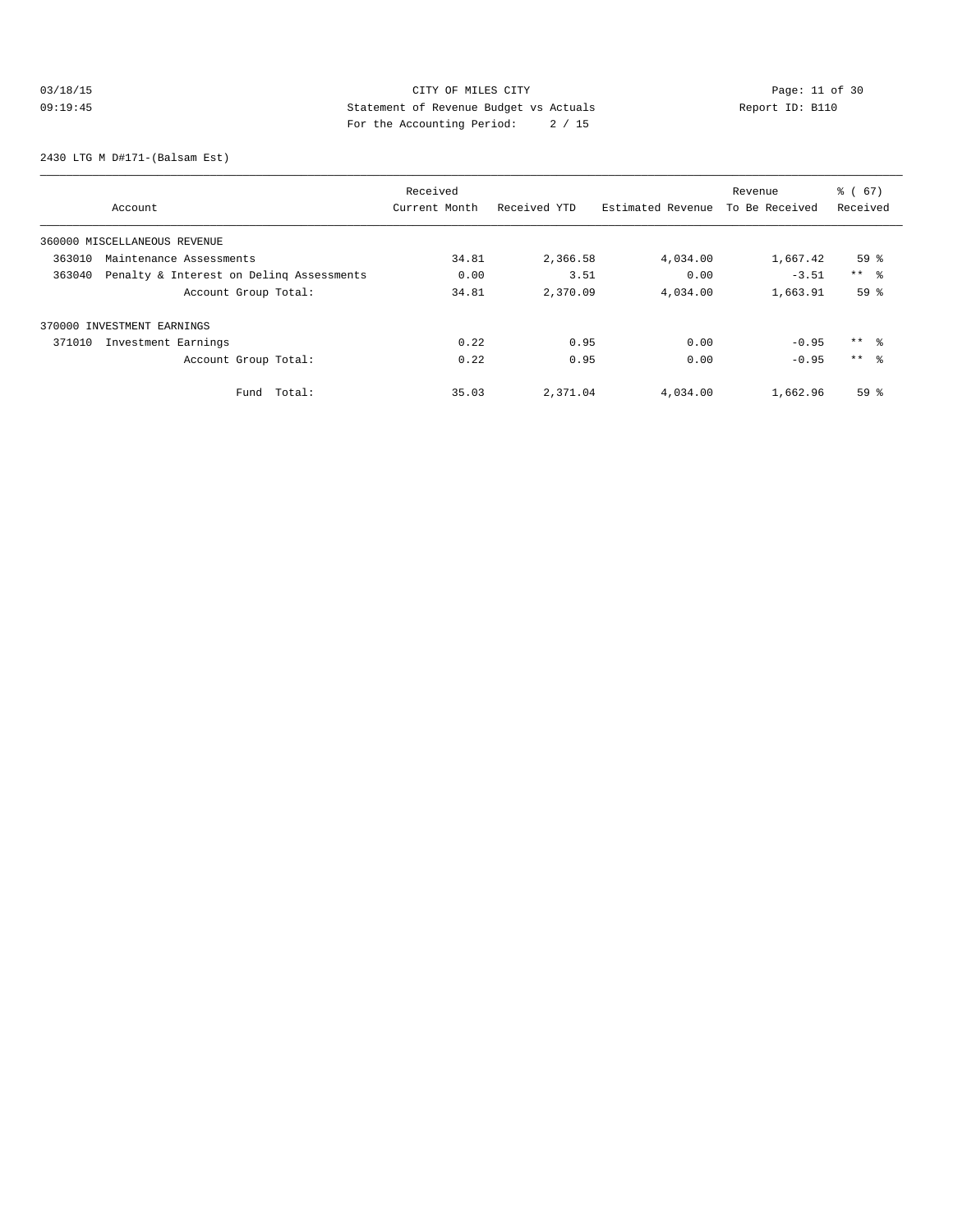# 03/18/15 Page: 12 of 30 09:19:45 Statement of Revenue Budget vs Actuals Report ID: B110<br>
Report ID: B110 For the Accounting Period: 2 / 15

2440 LTG M D#172-(Main Str)

|        |                                          | Received      |              |                   | Revenue        | % (67)          |
|--------|------------------------------------------|---------------|--------------|-------------------|----------------|-----------------|
|        | Account                                  | Current Month | Received YTD | Estimated Revenue | To Be Received | Received        |
|        | 360000 MISCELLANEOUS REVENUE             |               |              |                   |                |                 |
| 363010 | Maintenance Assessments                  | 51.11         | 12,715.77    | 19,730.00         | 7,014.23       | 64 %            |
| 363040 | Penalty & Interest on Deling Assessments | 0.00          | 35.00        | 100.00            | 65.00          | 35 <sup>8</sup> |
|        | Account Group Total:                     | 51.11         | 12,750.77    | 19,830.00         | 7.079.23       | 64 %            |
|        | 370000 INVESTMENT EARNINGS               |               |              |                   |                |                 |
| 371010 | Investment Earnings                      | 1.03          | 4.81         | 50.00             | 45.19          | $10*$           |
|        | Account Group Total:                     | 1.03          | 4.81         | 50.00             | 45.19          | $10*$           |
|        | Total:<br>Fund                           | 52.14         | 12,755.58    | 19,880.00         | 7,124.42       | 64 %            |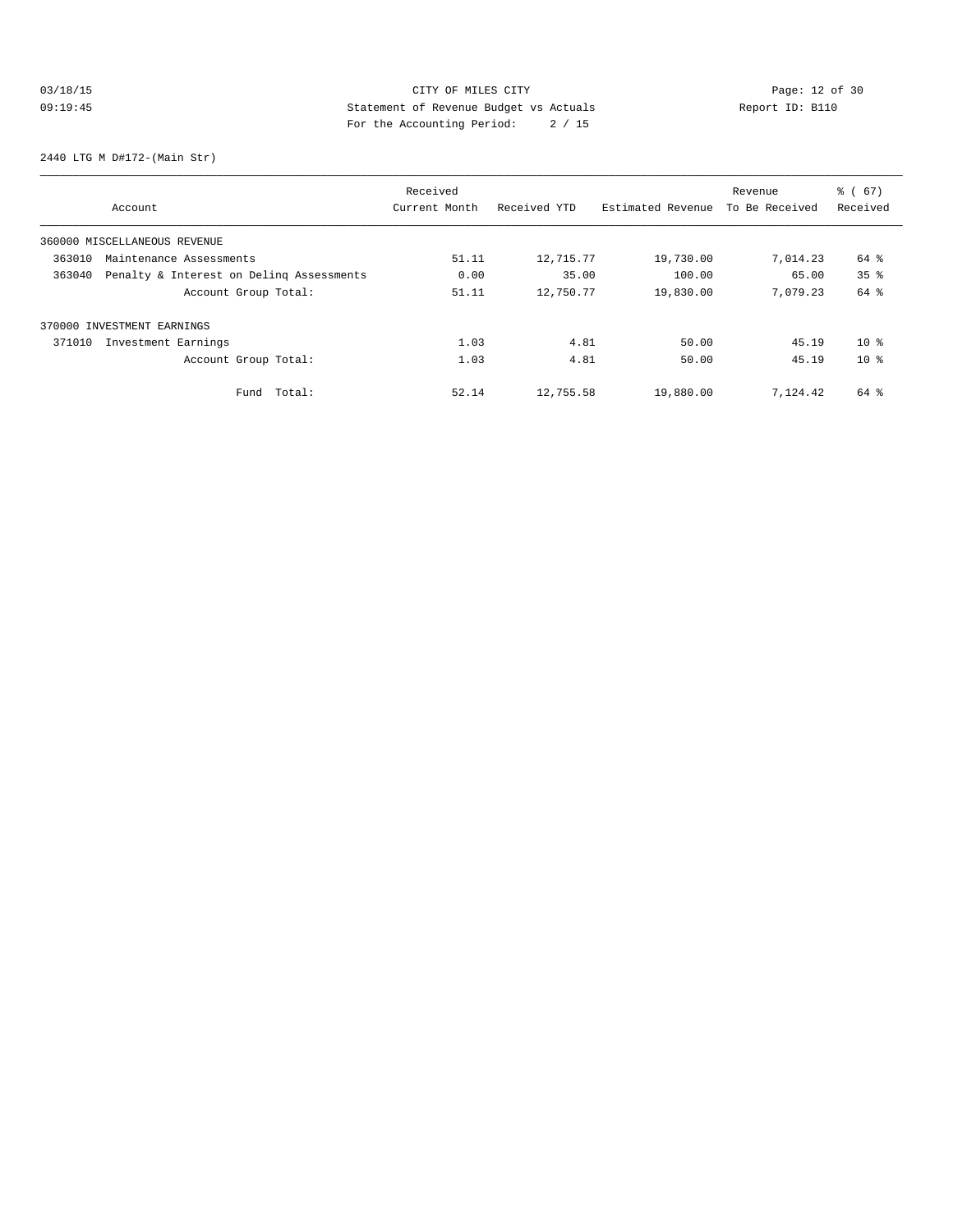# 03/18/15 Page: 13 of 30 09:19:45 Statement of Revenue Budget vs Actuals Report ID: B110 For the Accounting Period: 2 / 15

2450 LTG M D#195-(SG-Trico)

|        |                                          | Received      |              |                   | Revenue        | % (67)              |
|--------|------------------------------------------|---------------|--------------|-------------------|----------------|---------------------|
|        | Account                                  | Current Month | Received YTD | Estimated Revenue | To Be Received | Received            |
|        | 360000 MISCELLANEOUS REVENUE             |               |              |                   |                |                     |
| 363010 | Maintenance Assessments                  | 28.75         | 3,831.15     | 6,498.00          | 2,666.85       | 59 <sup>°</sup>     |
| 363040 | Penalty & Interest on Deling Assessments | 0.00          | 42.79        | 0.00              | $-42.79$       | $***$ $\frac{6}{5}$ |
|        | Account Group Total:                     | 28.75         | 3,873.94     | 6.498.00          | 2,624.06       | 60 %                |
|        | 370000 INVESTMENT EARNINGS               |               |              |                   |                |                     |
| 371010 | Investment Earnings                      | 0.25          | 1.49         | 0.00              | $-1.49$        | $***$ %             |
|        | Account Group Total:                     | 0.25          | 1.49         | 0.00              | $-1.49$        | $***$ $\approx$     |
|        | Total:<br>Fund                           | 29.00         | 3,875.43     | 6,498.00          | 2,622.57       | $60*$               |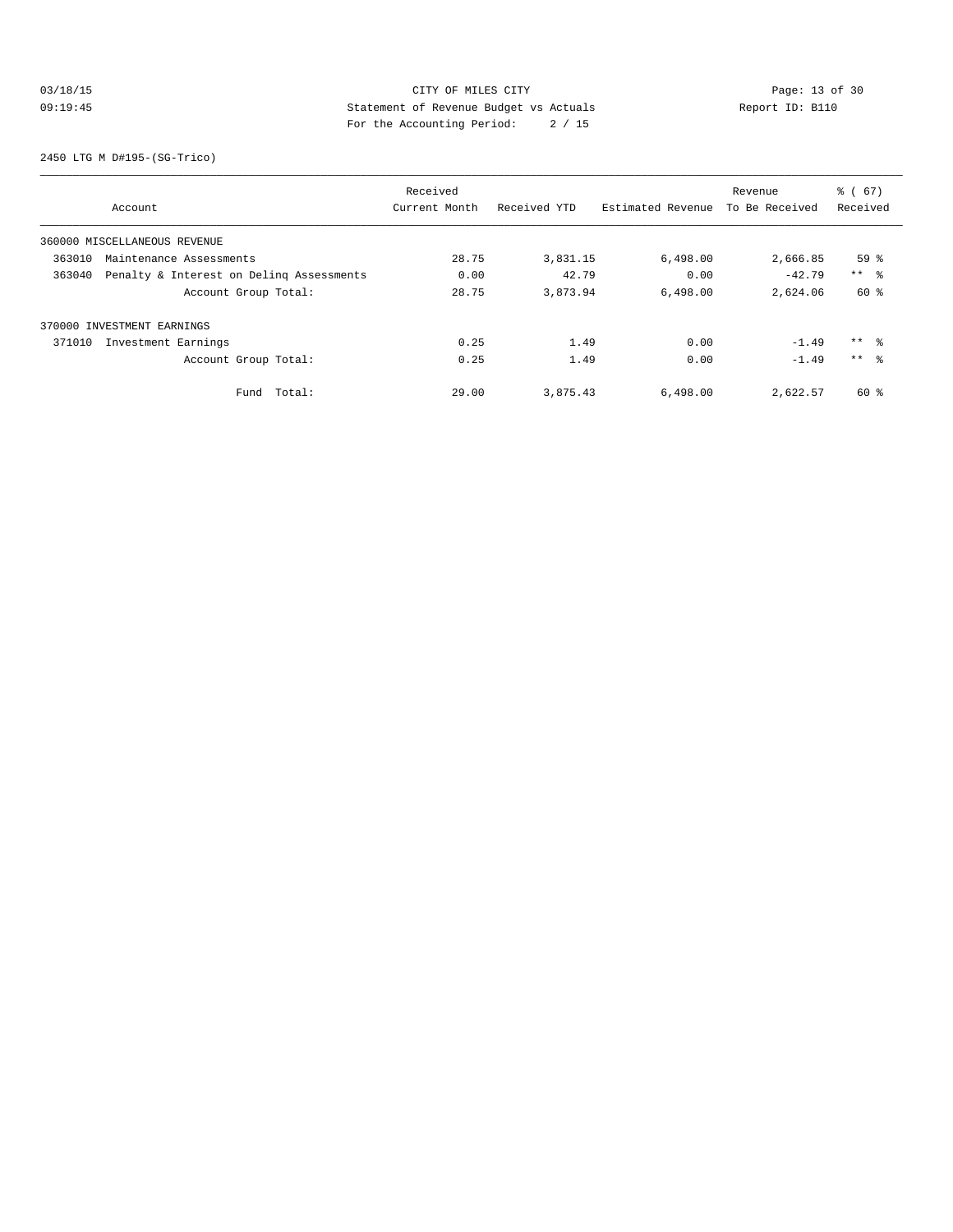## 03/18/15 Page: 14 of 30 09:19:45 Statement of Revenue Budget vs Actuals Report ID: B110 For the Accounting Period: 2 / 15

2470 LTG M D#202-(SG-MDU&NV)

|        |                                          | Received      |              |                   | Revenue        | % (67)          |
|--------|------------------------------------------|---------------|--------------|-------------------|----------------|-----------------|
|        | Account                                  | Current Month | Received YTD | Estimated Revenue | To Be Received | Received        |
|        | 360000 MISCELLANEOUS REVENUE             |               |              |                   |                |                 |
| 363010 | Maintenance Assessments                  | 0.00          | 4,632.08     | 7,736.00          | 3,103.92       | 60 %            |
| 363040 | Penalty & Interest on Deling Assessments | 0.00          | 9.21         | 10.00             | 0.79           | $92$ $%$        |
|        | Account Group Total:                     | 0.00          | 4,641.29     | 7,746.00          | 3,104.71       | 60 %            |
|        | 370000 INVESTMENT EARNINGS               |               |              |                   |                |                 |
| 371010 | Investment Earnings                      | 0.40          | 2.34         | 0.00              | $-2.34$        | $***$ $\approx$ |
|        | Account Group Total:                     | 0.40          | 2.34         | 0.00              | $-2.34$        | $***$ %         |
|        | Total:<br>Fund                           | 0.40          | 4,643.63     | 7,746.00          | 3,102.37       | 60 %            |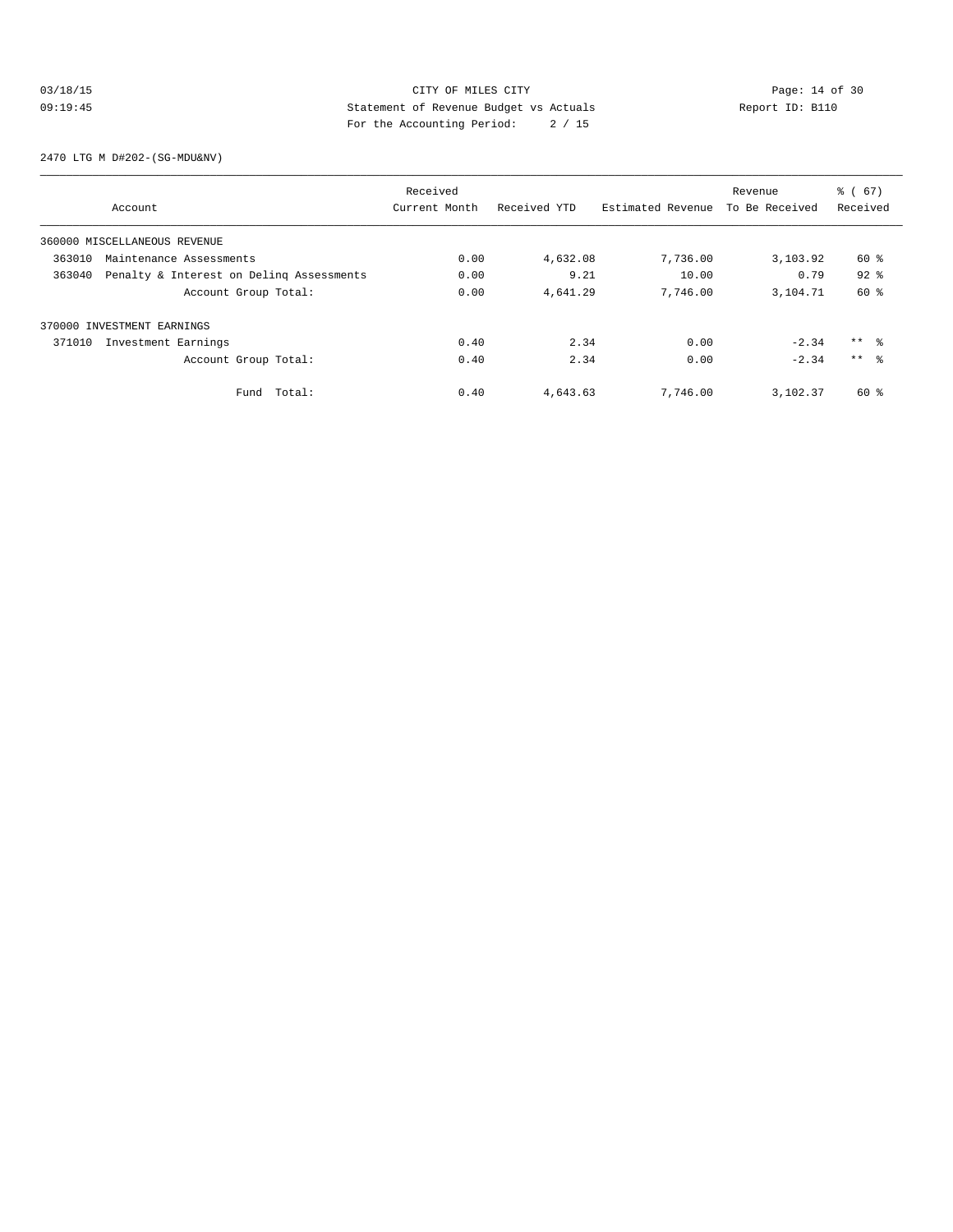## 03/18/15 Page: 15 of 30 09:19:45 Statement of Revenue Budget vs Actuals Report ID: B110 For the Accounting Period: 2 / 15

2480 LTG M M#173-(Milestown Estates)

|        |                                          | Received      |              |                   | Revenue        | % (67)     |
|--------|------------------------------------------|---------------|--------------|-------------------|----------------|------------|
|        | Account                                  | Current Month | Received YTD | Estimated Revenue | To Be Received | Received   |
|        | 360000 MISCELLANEOUS REVENUE             |               |              |                   |                |            |
| 363010 | Maintenance Assessments                  | 0.00          | 1,344.59     | 1,678.00          | 333.41         | 80%        |
| 363040 | Penalty & Interest on Deling Assessments | 0.00          | 3.81         | 0.00              | $-3.81$        | $***$ $ -$ |
|        | Account Group Total:                     | 0.00          | 1,348.40     | 1,678.00          | 329.60         | $80*$      |
|        | 370000 INVESTMENT EARNINGS               |               |              |                   |                |            |
| 371010 | Investment Earnings                      | 0.22          | 1.39         | 0.00              | $-1.39$        | $***$ $ -$ |
|        | Account Group Total:                     | 0.22          | 1.39         | 0.00              | $-1.39$        | $***$ 8    |
|        | Fund Total:                              | 0.22          | 1,349.79     | 1,678.00          | 328.21         | $80*$      |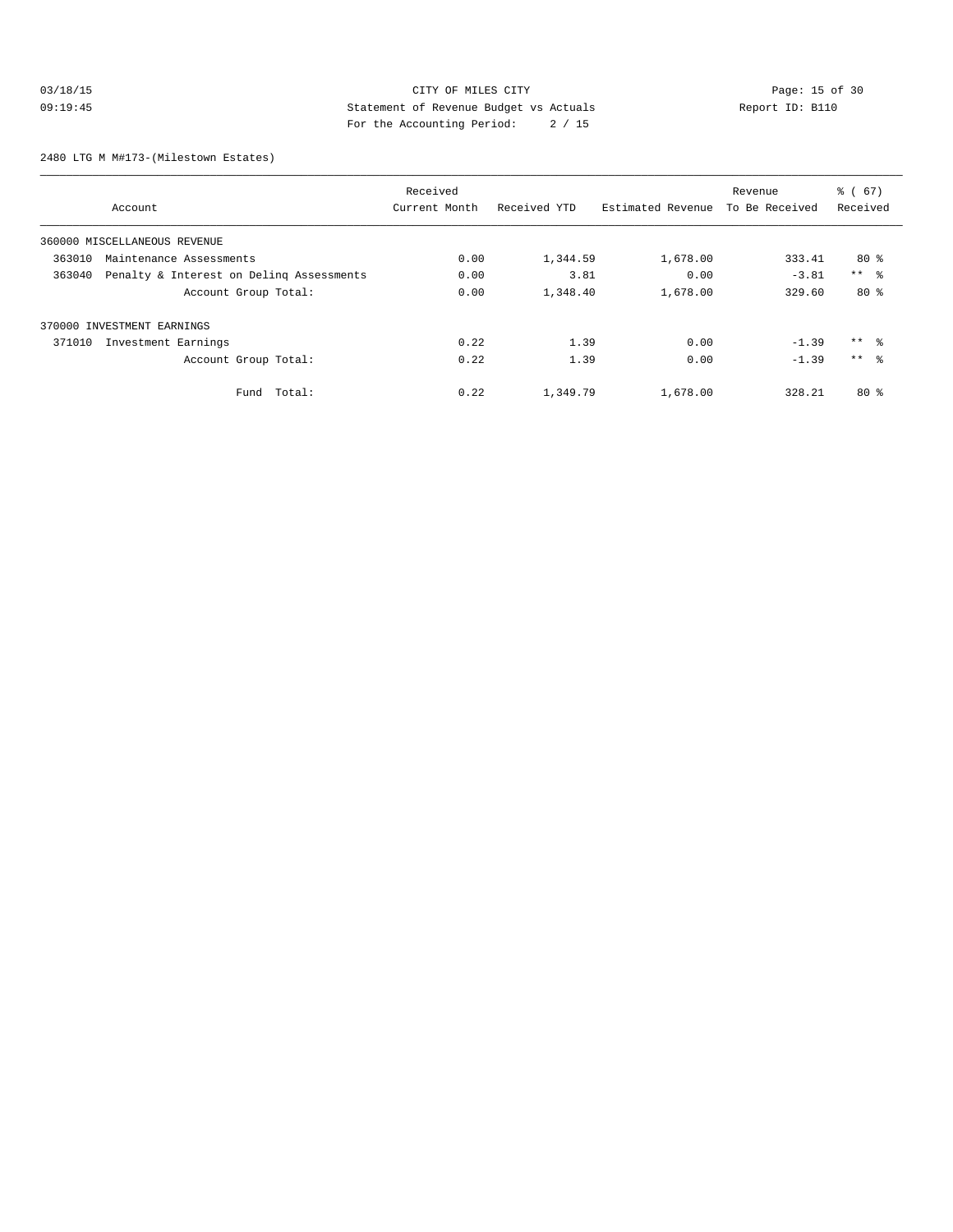# 03/18/15 Page: 16 of 30 09:19:45 Statement of Revenue Budget vs Actuals Report ID: B110<br>
Report ID: B110 For the Accounting Period: 2 / 15

2510 STR MAINT DIST #204

| Account                                            | Received<br>Current Month | Received YTD | Estimated Revenue | Revenue<br>To Be Received | % (67)<br>Received |
|----------------------------------------------------|---------------------------|--------------|-------------------|---------------------------|--------------------|
| 360000 MISCELLANEOUS REVENUE                       |                           |              |                   |                           |                    |
| 363010<br>Maintenance Assessments                  | 7,257.94                  | 591,913.84   | 945, 359.00       | 353, 445.16               | $63$ $%$           |
| Penalty & Interest on Deling Assessments<br>363040 | 0.00                      | 2,501.07     | 1,000.00          | $-1,501.07$               | $250*$             |
| Account Group Total:                               | 7,257.94                  | 594,414.91   | 946,359.00        | 351,944.09                | $63$ $%$           |
| 370000 INVESTMENT EARNINGS                         |                           |              |                   |                           |                    |
| 371010<br>Investment Earnings                      | 59.68                     | 449.16       | 400.00            | $-49.16$                  | $112*$             |
| Account Group Total:                               | 59.68                     | 449.16       | 400.00            | $-49.16$                  | $112*$             |
| 380000 OTHER FINANCING SOURCES                     |                           |              |                   |                           |                    |
| 383000<br>Interfund Operating Transfer             | 0.00                      | 0.00         | 87,274.00         | 87, 274.00                | 0 <sup>8</sup>     |
| Account Group Total:                               | 0.00                      | 0.00         | 87, 274.00        | 87, 274.00                | 0 <sup>8</sup>     |
| Total:<br>Fund                                     | 7,317.62                  | 594,864.07   | 1,034,033.00      | 439,168.93                | 58 %               |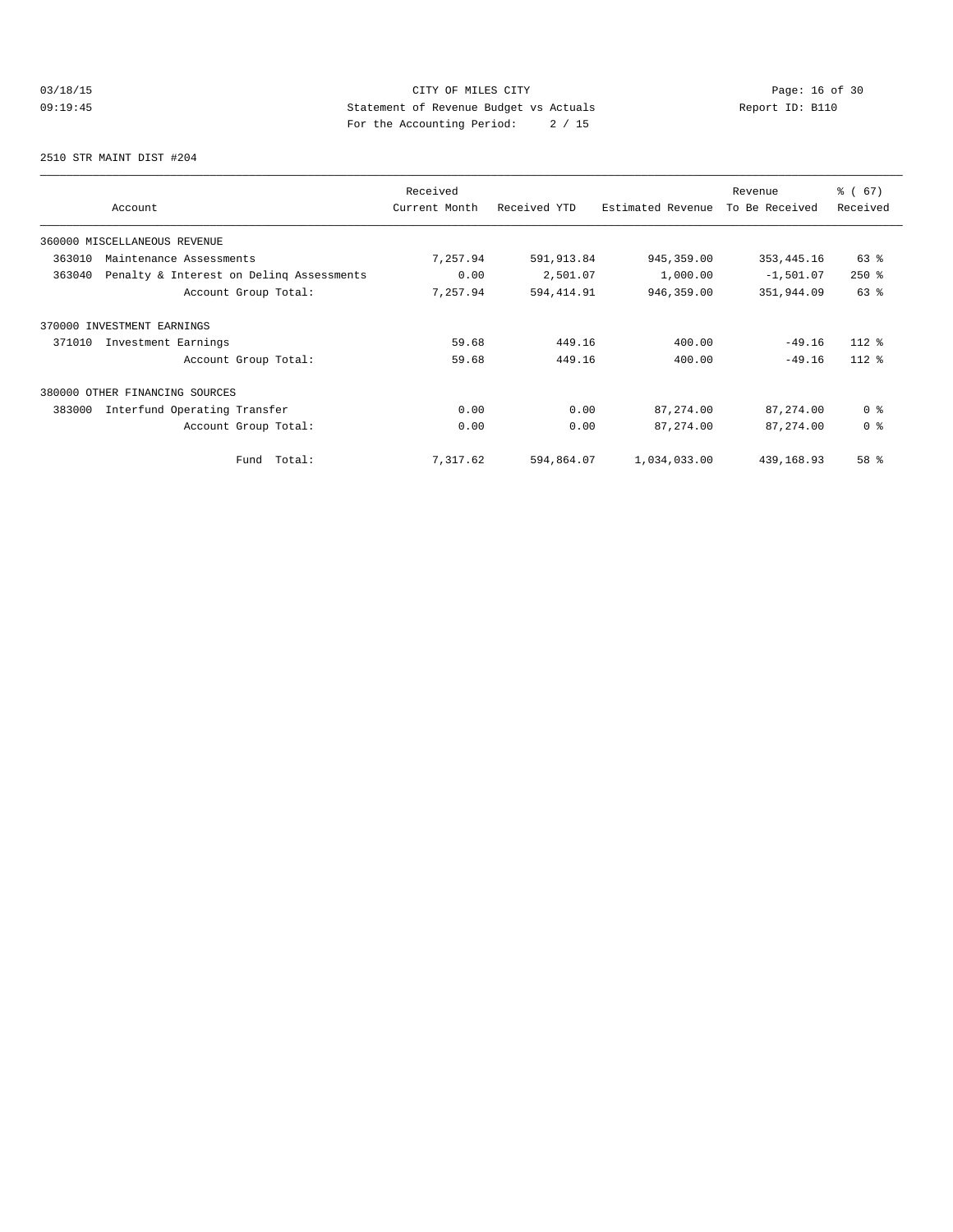# 03/18/15 CITY OF MILES CITY<br>
09:19:45 Page: 17 of 30<br>
Statement of Revenue Budget vs Actuals<br>
Page: 17 of 2001 Page: 17 of 30<br>
Page: 17 of 30<br>
Page: 17 of 30<br>
Page: 17 of 30<br>
Page: 17 of 30<br>
Page: 17 of 30 09:19:45 Statement of Revenue Budget vs Actuals Report ID: B110 For the Accounting Period: 2 / 15

#### 2520 STR MAINT DIST #205

|        |                                          | Received      |              |                   | Revenue        | % (67)                  |
|--------|------------------------------------------|---------------|--------------|-------------------|----------------|-------------------------|
|        | Account                                  | Current Month | Received YTD | Estimated Revenue | To Be Received | Received                |
|        | 330000 INTERGOVERNMENTAL REVENUES        |               |              |                   |                |                         |
| 334001 | CTEP-SRTS- Safe route to school          | 0.00          | 0.00         | 256,053.00        | 256,053.00     | 0 <sup>8</sup>          |
|        | Account Group Total:                     | 0.00          | 0.00         | 256,053.00        | 256,053.00     | 0 <sup>8</sup>          |
|        | 360000 MISCELLANEOUS REVENUE             |               |              |                   |                |                         |
| 363010 | Maintenance Assessments                  | 3,138.77      | 189,285.30   | 247,584.00        | 58,298.70      | 76 %                    |
| 363040 | Penalty & Interest on Deling Assessments | 429.45        | 1,453.94     | 1,000.00          | $-453.94$      | $145$ %                 |
|        | Account Group Total:                     | 3,568.22      | 190,739.24   | 248,584.00        | 57,844.76      | $77*$                   |
|        | 370000 INVESTMENT EARNINGS               |               |              |                   |                |                         |
| 371010 | Investment Earnings                      | 38.05         | 294.23       | 400.00            | 105.77         | 74 %                    |
|        | Account Group Total:                     | 38.05         | 294.23       | 400.00            | 105.77         | 74 %                    |
|        | 380000 OTHER FINANCING SOURCES           |               |              |                   |                |                         |
| 383000 | Interfund Operating Transfer             | 0.00          | 0.00         | 87,274.00         | 87, 274.00     | 0 <sup>8</sup>          |
|        | Account Group Total:                     | 0.00          | 0.00         | 87, 274, 00       | 87, 274, 00    | $0 \text{ }$ $\text{ }$ |
|        | Fund Total:                              | 3,606.27      | 191,033.47   | 592,311.00        | 401, 277.53    | 32 <sup>8</sup>         |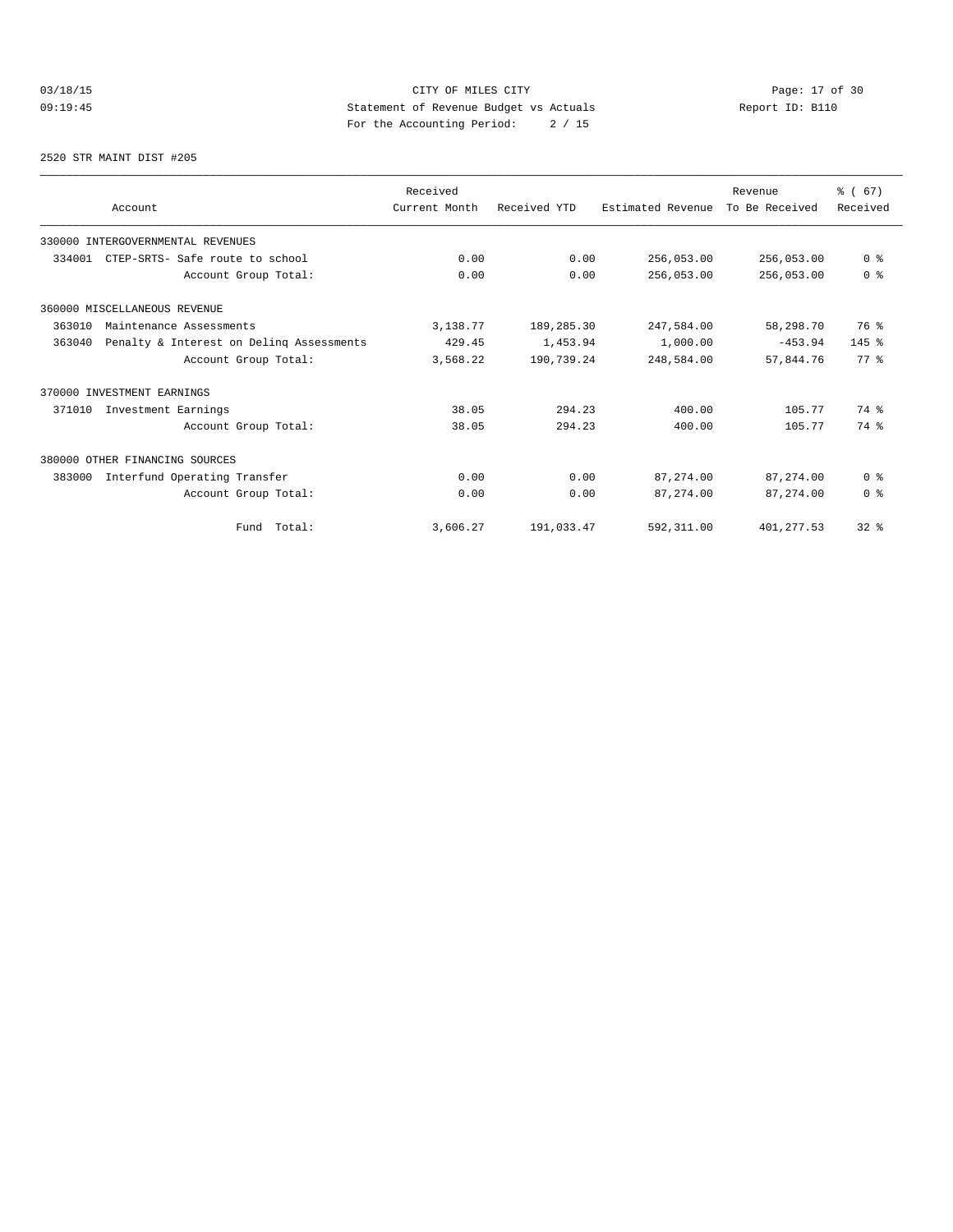## 03/18/15 Page: 18 of 30 09:19:45 Statement of Revenue Budget vs Actuals Report ID: B110 For the Accounting Period: 2 / 15

2540 STR MAINT DIST#207-(MILESTOWN ESTATES)

|        |                                          | Received      |              |                   | Revenue        | % (67)          |
|--------|------------------------------------------|---------------|--------------|-------------------|----------------|-----------------|
|        | Account                                  | Current Month | Received YTD | Estimated Revenue | To Be Received | Received        |
|        | 360000 MISCELLANEOUS REVENUE             |               |              |                   |                |                 |
| 363010 | Maintenance Assessments                  | 0.00          | 3,636.23     | 4,297.00          | 660.77         | $85$ %          |
| 363040 | Penalty & Interest on Deling Assessments | 0.00          | 18.82        | 0.00              | $-18.82$       | $***$ $ -$      |
|        | Account Group Total:                     | 0.00          | 3,655.05     | 4,297.00          | 641.95         | 85 <sup>8</sup> |
|        | 370000 INVESTMENT EARNINGS               |               |              |                   |                |                 |
| 371010 | Investment Earnings                      | 0.46          | 2.85         | 0.00              | $-2.85$        | ** 왕            |
|        | Account Group Total:                     | 0.46          | 2.85         | 0.00              | $-2.85$        | $***$ $\approx$ |
|        | Fund Total:                              | 0.46          | 3,657.90     | 4,297.00          | 639.10         | 85 <sup>8</sup> |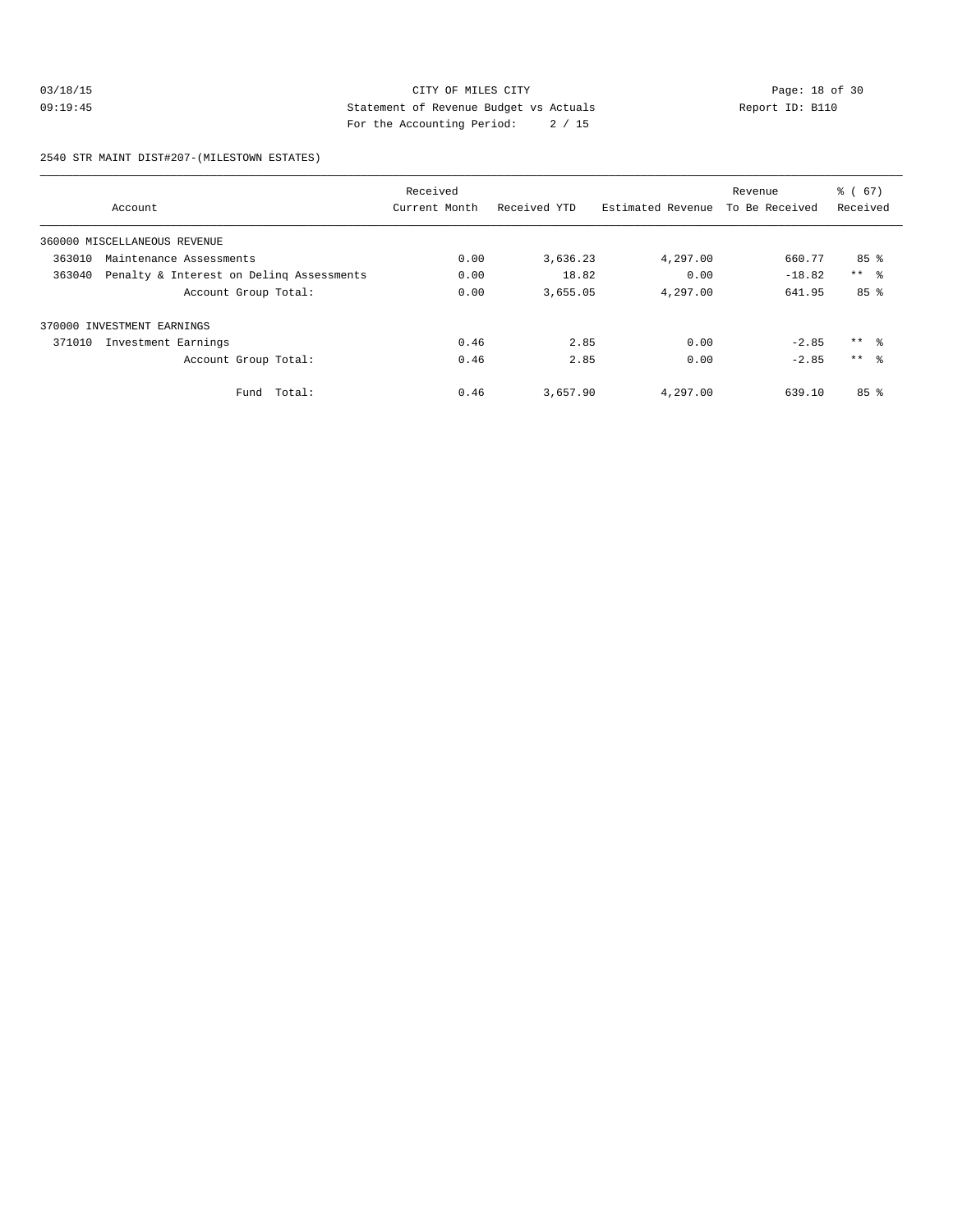# 03/18/15 Page: 19 of 30 09:19:45 Statement of Revenue Budget vs Actuals Report ID: B110 For the Accounting Period: 2 / 15

2820 GAS TAX

| Account                              | Received<br>Current Month | Received YTD | Estimated Revenue | Revenue<br>To Be Received | 8 ( 67 )<br>Received |
|--------------------------------------|---------------------------|--------------|-------------------|---------------------------|----------------------|
| 330000 INTERGOVERNMENTAL REVENUES    |                           |              |                   |                           |                      |
| Gasoline Tax Apportionment<br>335040 | 15,056.44                 | 120,451.53   | 180,677.00        | 60,225.47                 | $67$ $%$             |
| Account Group Total:                 | 15,056.44                 | 120,451.53   | 180,677.00        | 60,225.47                 | $67$ $%$             |
| Fund Total:                          | 15,056.44                 | 120,451.53   | 180,677.00        | 60,225.47                 | $67$ $%$             |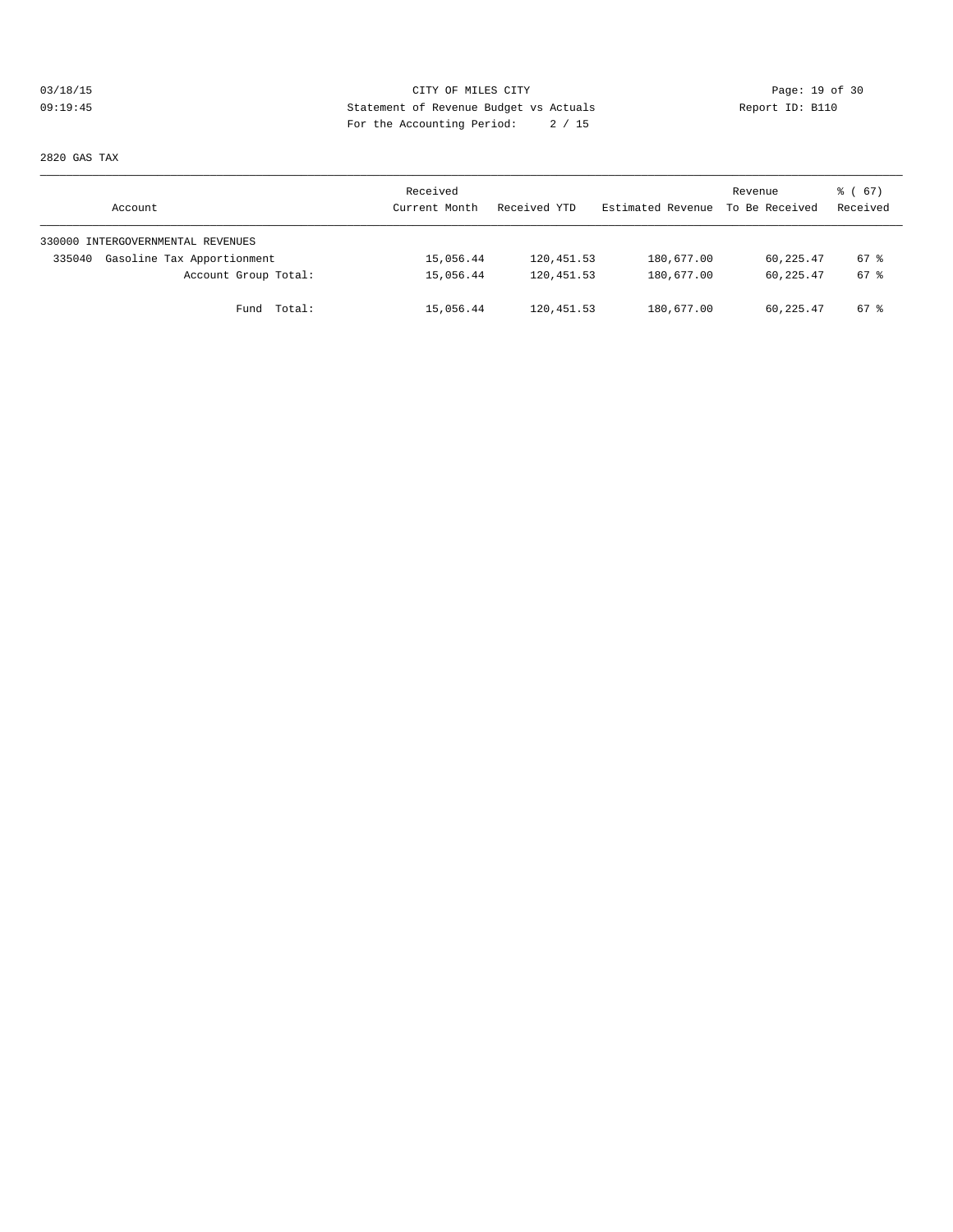# 03/18/15 Page: 20 of 30 09:19:45 Statement of Revenue Budget vs Actuals Report ID: B110 For the Accounting Period: 2 / 15

#### 2850 911 EMERGENCY

|        |                                   | Received      |              |                   | Revenue        | % (67)   |
|--------|-----------------------------------|---------------|--------------|-------------------|----------------|----------|
|        | Account                           | Current Month | Received YTD | Estimated Revenue | To Be Received | Received |
|        | 330000 INTERGOVERNMENTAL REVENUES |               |              |                   |                |          |
| 335080 | Basic 911 Funds                   | 14,924.45     | 47,054.83    | 64,000.00         | 16,945.17      | 74 %     |
| 335081 | Enhanced 911 Funds                | 14,924.45     | 47,054.83    | 64,000.00         | 16,945.17      | 74 %     |
| 335082 | 911 - WIRELESS FUNDS              | 18,073.86     | 85,595.66    | 77,000.00         | $-8,595.66$    | $111$ %  |
|        | Account Group Total:              | 47,922.76     | 179,705.32   | 205,000.00        | 25, 294.68     | 88 %     |
|        | 370000 INVESTMENT EARNINGS        |               |              |                   |                |          |
| 371010 | Investment Earnings               | 16.22         | 131.37       | 300.00            | 168.63         | $44*$    |
|        | Account Group Total:              | 16.22         | 131.37       | 300.00            | 168.63         | $44*$    |
|        | Total:<br>Fund                    | 47,938.98     | 179,836.69   | 205,300.00        | 25, 463. 31    | 88 %     |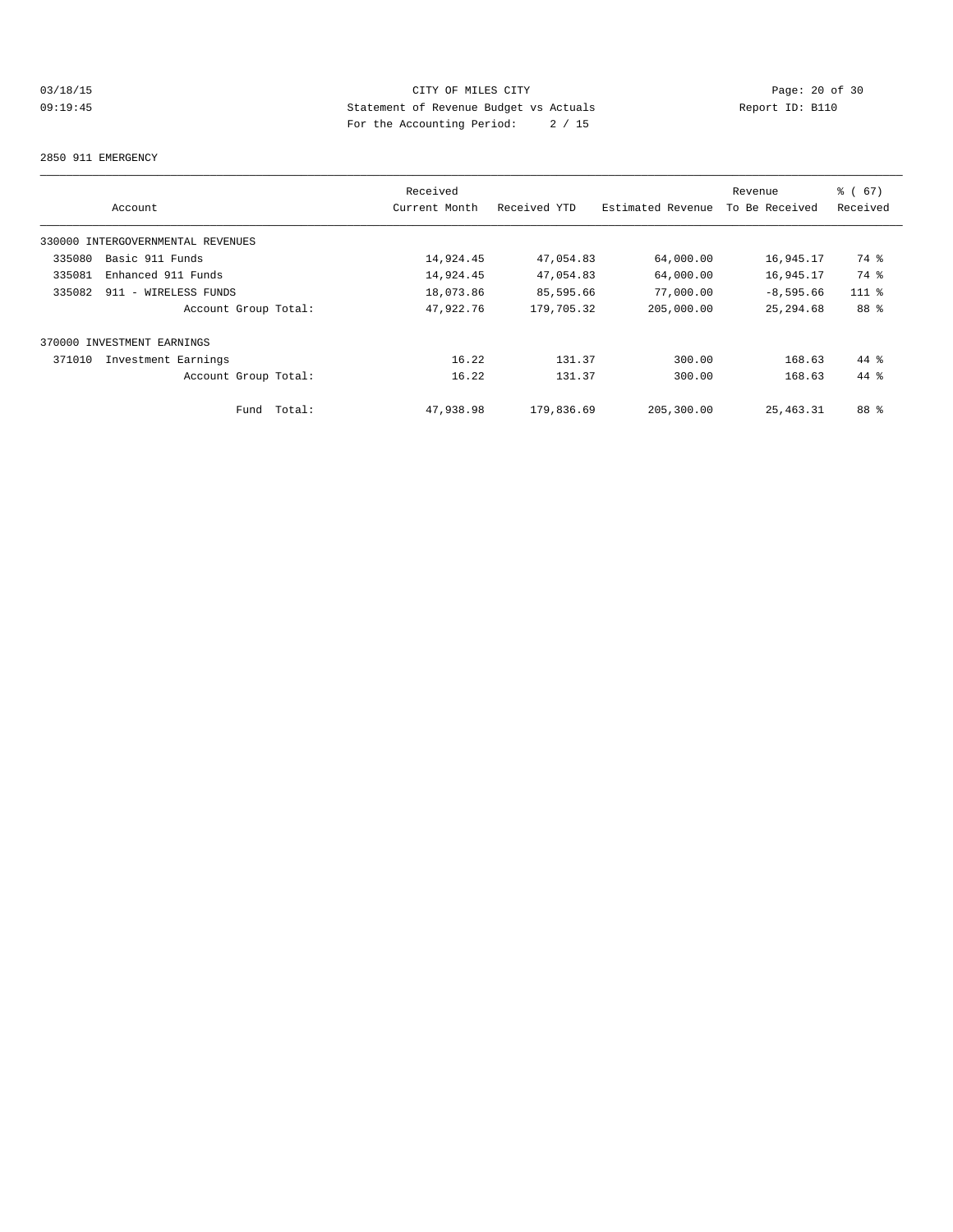# 03/18/15 CITY OF MILES CITY<br>
09:19:45 Page: 21 of 30<br>
Statement of Revenue Budget vs Actuals<br>
Page: the Accounting Pauline Pauline (1966) 09:19:45 Statement of Revenue Budget vs Actuals Report ID: B110 For the Accounting Period: 2 / 15

#### 2880 LIBRARY GRANTS

|        | Account                           | Received<br>Current Month | Received YTD | Estimated Revenue | Revenue<br>To Be Received | 67)<br>ී (<br>Received |
|--------|-----------------------------------|---------------------------|--------------|-------------------|---------------------------|------------------------|
|        | 330000 INTERGOVERNMENTAL REVENUES |                           |              |                   |                           |                        |
| 334100 | Library - State Aid               | 0.00                      | 11,557.69    | 5,398.00          | $-6, 159.69$              | $214$ %                |
| 334105 | Sagebrush Fed/Coal Sev Tax        | 0.00                      | 0.00         | 6,160.00          | 6, 160.00                 | 0 <sup>8</sup>         |
| 334107 | Humanities Montana Grant          | 0.00                      | 0.00         | 2,000.00          | 2,000.00                  | 0 <sup>8</sup>         |
|        | Account Group Total:              | 0.00                      | 11,557.69    | 13,558.00         | 2,000.31                  | 85 <sup>8</sup>        |
|        | Total:<br>Fund                    | 0.00                      | 11,557.69    | 13,558.00         | 2,000.31                  | 85 <sup>8</sup>        |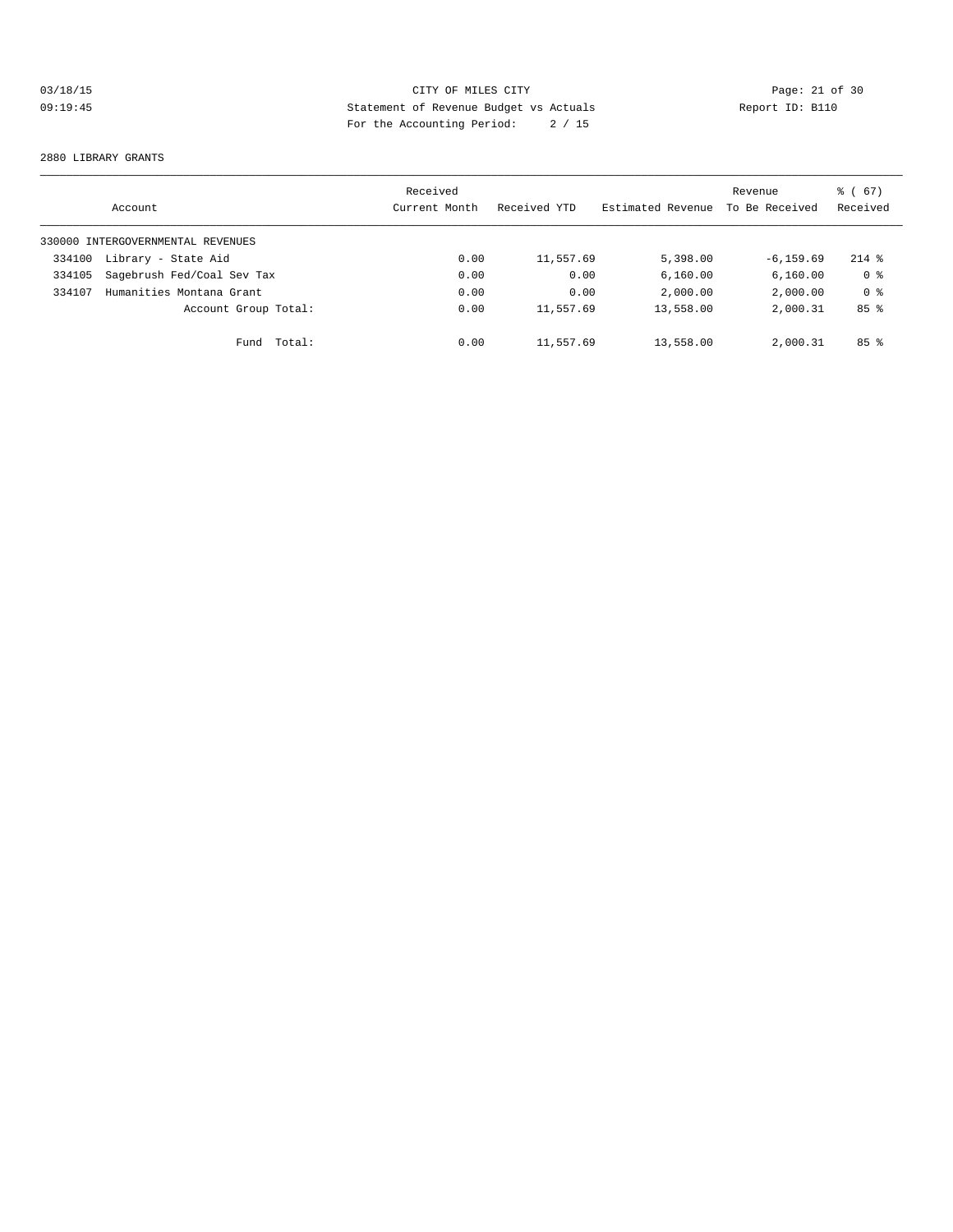# 03/18/15 Page: 22 of 30 09:19:45 Statement of Revenue Budget vs Actuals Report ID: B110 For the Accounting Period: 2 / 15

2935 Historic Preservation

|        |                                   | Received      |              |                   | Revenue        | % (67)            |
|--------|-----------------------------------|---------------|--------------|-------------------|----------------|-------------------|
|        | Account                           | Current Month | Received YTD | Estimated Revenue | To Be Received | Received          |
|        | 330000 INTERGOVERNMENTAL REVENUES |               |              |                   |                |                   |
| 331171 | HP-CDBG-ED Grant                  | 316.96        | 9,463.75     | 7,500.00          | $-1,963.75$    | $126$ %           |
| 331172 | Montana Main St Grant             | 0.00          | 10,000.00    | 8,216.00          | $-1,784.00$    | $122$ %           |
| 334000 | State Grants                      | 0.00          | 5,225.00     | 5,225.00          | 0.00           | $100*$            |
|        | Account Group Total:              | 316.96        | 24,688.75    | 20,941.00         | $-3,747.75$    | $118*$            |
|        | 340000 Charges for Services       |               |              |                   |                |                   |
| 346080 | Preservation Service Fees         | 0.00          | 0.00         | 1,200.00          | 1,200.00       | 0 <sup>8</sup>    |
|        | Account Group Total:              | 0.00          | 0.00         | 1,200.00          | 1,200.00       | 0 <sup>8</sup>    |
|        | 360000 MISCELLANEOUS REVENUE      |               |              |                   |                |                   |
| 365000 | Contributions and Donations       | 0.00          | 1,000.00     | 0.00              | $-1,000.00$    | $\star\star$<br>း |
|        | Account Group Total:              | 0.00          | 1,000.00     | 0.00              | $-1,000.00$    | $***$ $\approx$   |
|        | 380000 OTHER FINANCING SOURCES    |               |              |                   |                |                   |
| 383000 | Interfund Operating Transfer      | 0.00          | 3,457.00     | 3,457.00          | 0.00           | $100*$            |
|        | Account Group Total:              | 0.00          | 3,457.00     | 3,457.00          | 0.00           | $100*$            |
|        | Fund Total:                       | 316.96        | 29, 145. 75  | 25,598.00         | $-3,547.75$    | $114*$            |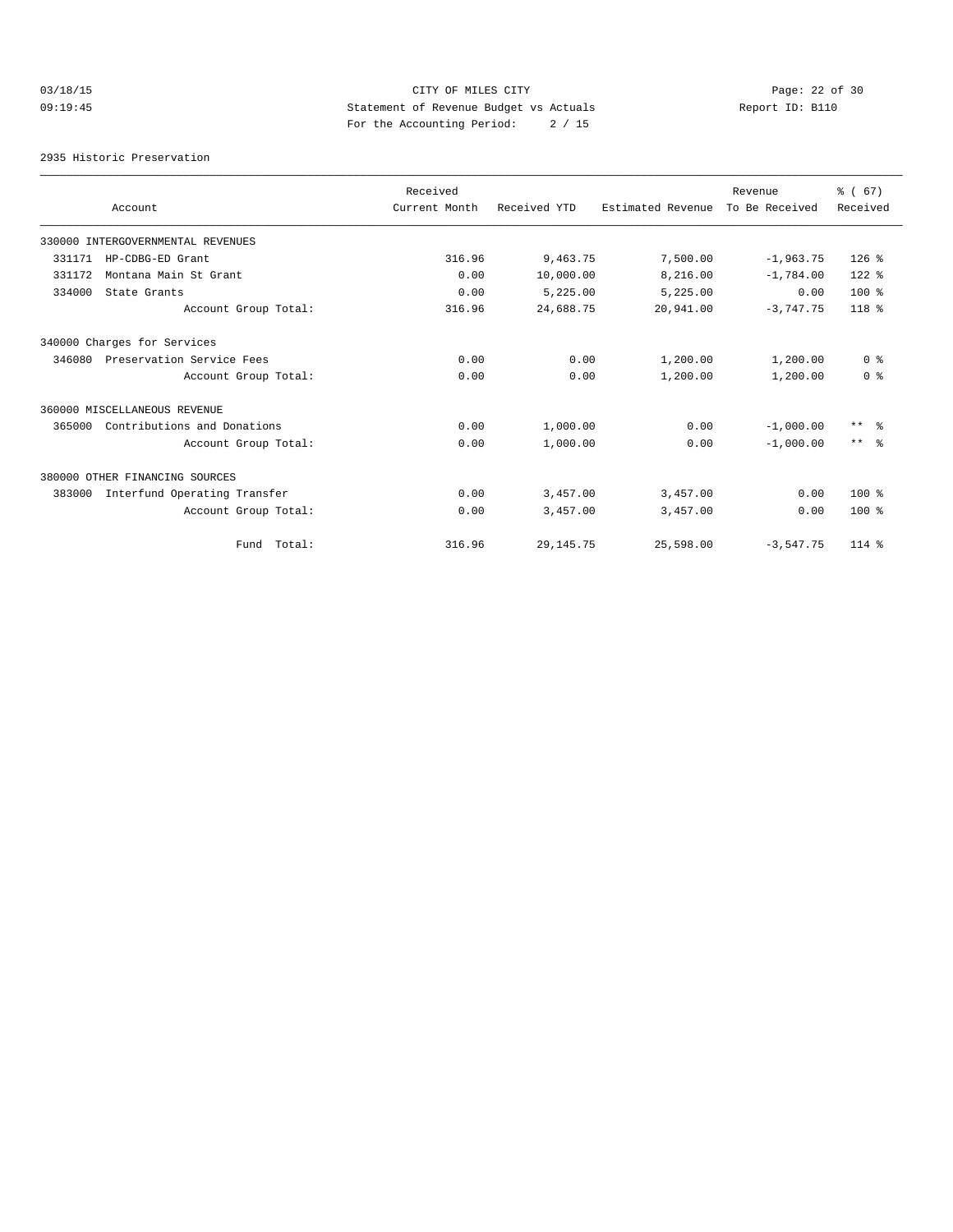## 03/18/15 Page: 23 of 30 09:19:45 Statement of Revenue Budget vs Actuals Report ID: B110 For the Accounting Period: 2 / 15

2985 RETIRED SENIOR VOLUNTEER PROG (RSVP)

|        |                                   | Received      |              |                   | Revenue        | % (67)          |
|--------|-----------------------------------|---------------|--------------|-------------------|----------------|-----------------|
|        | Account                           | Current Month | Received YTD | Estimated Revenue | To Be Received | Received        |
|        | 330000 INTERGOVERNMENTAL REVENUES |               |              |                   |                |                 |
| 331165 | RSVP FEDERAL GRANTS-Custer        | 4,613.89      | 38,204.19    | 60,728.00         | 22,523.81      | 63 %            |
| 331166 | RSVP-Fallon                       | 200.00        | 3,754.18     | 23,184.00         | 19,429.82      | 16 <sup>°</sup> |
|        | Account Group Total:              | 4,813.89      | 41,958.37    | 83,912.00         | 41,953.63      | 50%             |
|        | 360000 MISCELLANEOUS REVENUE      |               |              |                   |                |                 |
| 362020 | MISC REVENUE                      | 946.00        | 9,980.06     | 19,000.00         | 9,019.94       | 53%             |
| 362021 | Misc. Rev- Fallon                 | 0.00          | 1,455.00     | 2,000.00          | 545.00         | 73 %            |
| 365000 | Contributions and Donations       | 0.00          | 3,638.47     | 0.00              | $-3,638.47$    | $***$ $ -$      |
|        | Account Group Total:              | 946.00        | 15,073.53    | 21,000.00         | 5,926.47       | $72$ $%$        |
|        | 370000 INVESTMENT EARNINGS        |               |              |                   |                |                 |
| 371010 | Investment Earnings               | 2.02          | 15.30        | 0.00              | $-15.30$       | $***$ $\approx$ |
|        | Account Group Total:              | 2.02          | 15.30        | 0.00              | $-15.30$       | $***$ $\approx$ |
|        | Fund Total:                       | 5,761.91      | 57,047.20    | 104,912.00        | 47,864.80      | $54$ $%$        |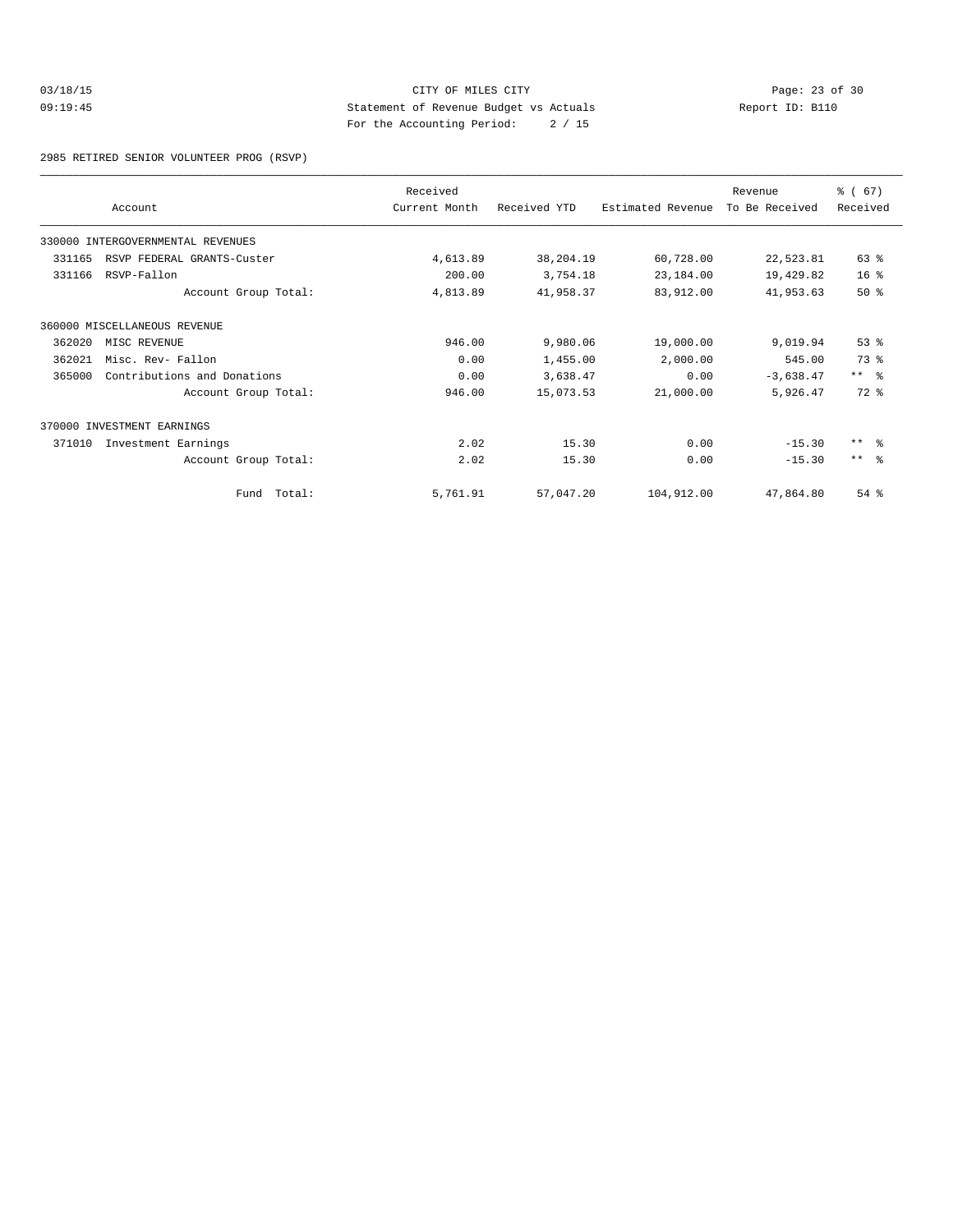## 03/18/15 Page: 24 of 30 09:19:45 Statement of Revenue Budget vs Actuals Report ID: B110 For the Accounting Period: 2 / 15

4000 General Fund Capitol Improvement Fund

| Account                       | Received<br>Current Month | Received YTD | Estimated Revenue To Be Received | Revenue   | 8 ( 67 )<br>Received |
|-------------------------------|---------------------------|--------------|----------------------------------|-----------|----------------------|
| 370000 INVESTMENT EARNINGS    |                           |              |                                  |           |                      |
| Investment Earnings<br>371010 | 14.73                     | 137.09       | 0.00                             | $-137.09$ | $***$ %              |
| Account Group Total:          | 14.73                     | 137.09       | 0.00                             | $-137.09$ | $***$ $\approx$      |
| Fund Total:                   | 14.73                     | 137.09       | 0.00                             | $-137.09$ | $***$ %              |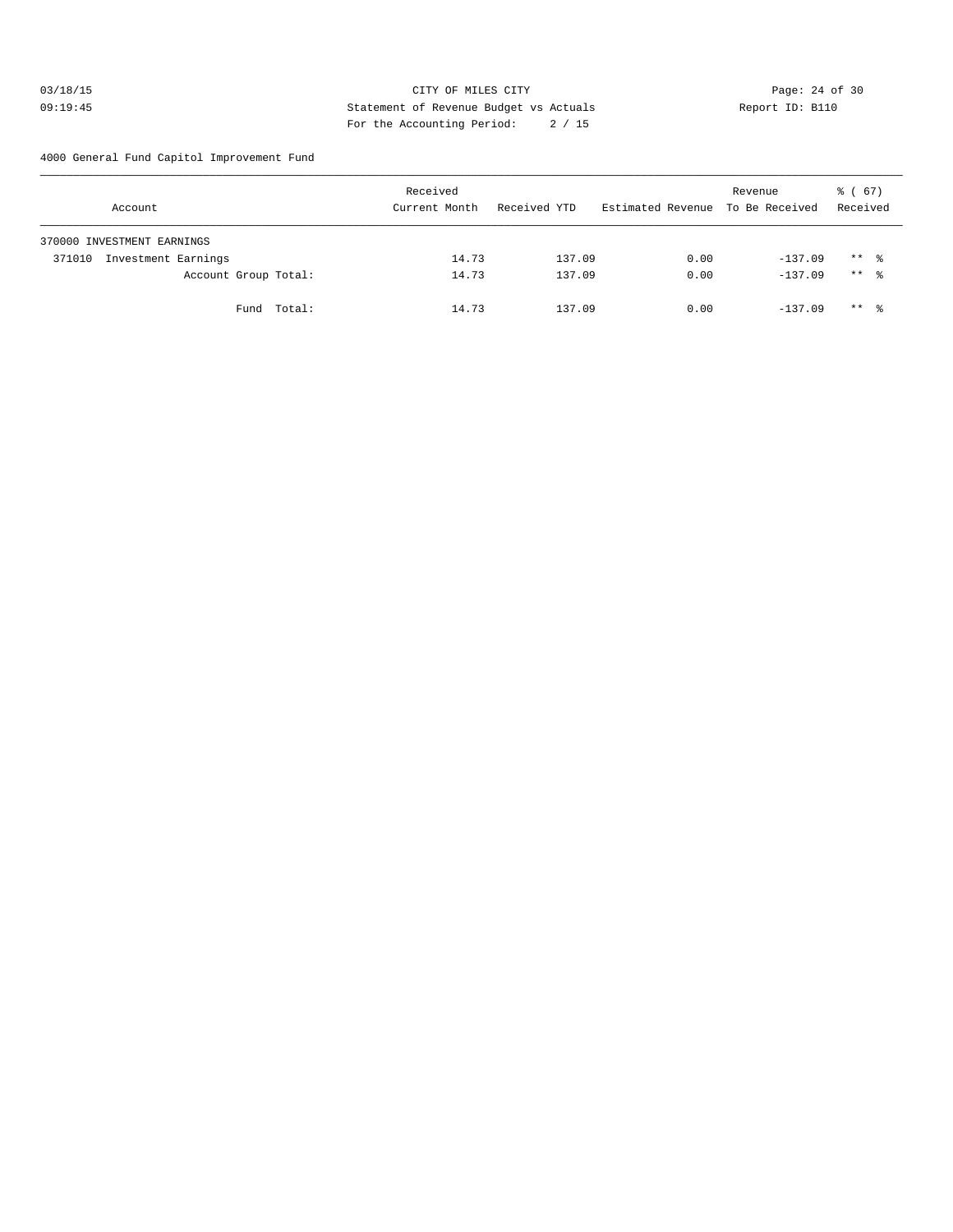## 03/18/15 Page: 25 of 30 09:19:45 Statement of Revenue Budget vs Actuals Report ID: B110 For the Accounting Period: 2 / 15

4060 CAPITAL IMPROV-PUBLIC WORKS

|        | Account                             | Received<br>Current Month | Received YTD | Estimated Revenue To Be Received | Revenue     | % (67)<br>Received   |
|--------|-------------------------------------|---------------------------|--------------|----------------------------------|-------------|----------------------|
|        | 320000 LICENSES AND PERMITS         |                           |              |                                  |             |                      |
| 323040 | Other Miscellaneous Permits         | 0.00                      | 3,047.25     | 3,000.00                         | $-47.25$    | $102*$               |
|        | Account Group Total:                | 0.00                      | 3,047.25     | 3,000.00                         | $-47.25$    | $102*$               |
|        | 340000 Charges for Services         |                           |              |                                  |             |                      |
| 343012 | Street & Roadway Labor/Equip Rental | 0.00                      | 166.10       | 0.00                             | $-166.10$   | $***$ $ \frac{6}{9}$ |
| 343014 | Street Cleaning                     | 0.00                      | 0.00         | 8,490.00                         | 8,490.00    | 0 <sup>8</sup>       |
| 343016 | Prkg Vio/Off Str-Impnd Fees         | 0.00                      | 392.00       | 500.00                           | 108.00      | 78 %                 |
| 343018 | Sale of Street & Roadway Materials  | 0.00                      | 0.00         | 1,000.00                         | 1,000.00    | 0 <sup>8</sup>       |
|        | Account Group Total:                | 0.00                      | 558.10       | 9,990.00                         | 9,431.90    | 6 %                  |
|        | 360000 MISCELLANEOUS REVENUE        |                           |              |                                  |             |                      |
|        | 367000 Sale of Junk or Salvage      | 0.00                      | 163.20       | 0.00                             | $-163.20$   | $***$ $\approx$      |
|        | Account Group Total:                | 0.00                      | 163.20       | 0.00                             | $-163.20$   | $***$ $\approx$      |
|        | 370000 INVESTMENT EARNINGS          |                           |              |                                  |             |                      |
| 371010 | Investment Earnings                 | 25.65                     | 94.83        | 0.00                             | $-94.83$    | $***$<br>- 옹         |
|        | Account Group Total:                | 25.65                     | 94.83        | 0.00                             | $-94.83$    | $***$ $\approx$      |
|        | 380000 OTHER FINANCING SOURCES      |                           |              |                                  |             |                      |
| 383000 | Interfund Operating Transfer        | 0.00                      | 208,570.00   | 204,000.00                       | $-4,570.00$ | $102$ $%$            |
|        | Account Group Total:                | 0.00                      | 208,570.00   | 204,000.00                       | $-4,570.00$ | $102*$               |
|        | Fund Total:                         | 25.65                     | 212, 433.38  | 216,990.00                       | 4,556.62    | 98 <sup>8</sup>      |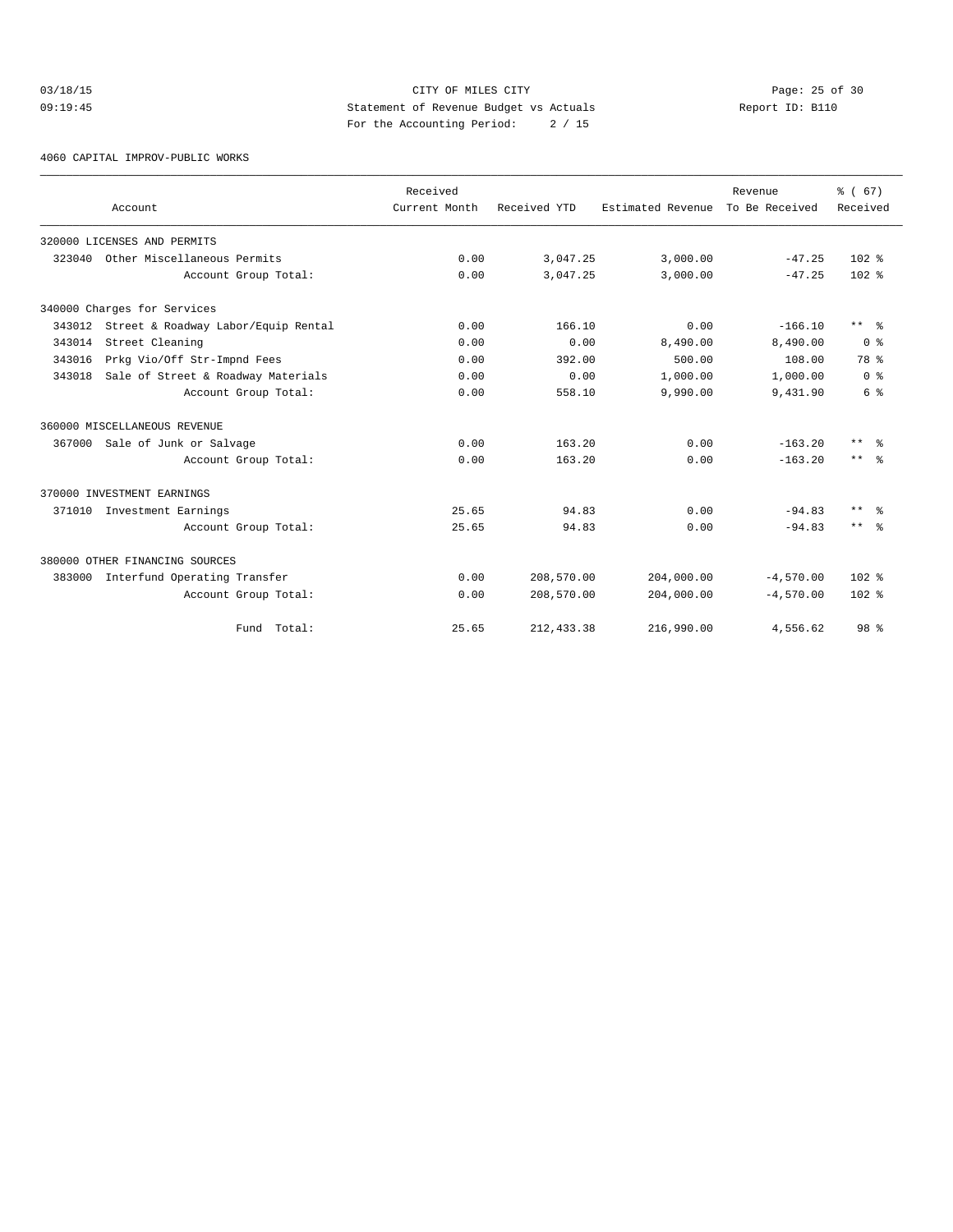# 03/18/15 Page: 26 of 30 09:19:45 Statement of Revenue Budget vs Actuals Report ID: B110 For the Accounting Period: 2 / 15

#### 5210 WATER UTILITY

|        |                                             | Received      |              |                   | Revenue        | % (67)          |
|--------|---------------------------------------------|---------------|--------------|-------------------|----------------|-----------------|
|        | Account                                     | Current Month | Received YTD | Estimated Revenue | To Be Received | Received        |
|        | 330000 INTERGOVERNMENTAL REVENUES           |               |              |                   |                |                 |
|        | 331041 Economic Development Act-Water Study | 0.00          | 0.00         | 25,000.00         | 25,000.00      | 0 <sup>8</sup>  |
|        | Account Group Total:                        | 0.00          | 0.00         | 25,000.00         | 25,000.00      | 0 <sup>8</sup>  |
|        | 340000 Charges for Services                 |               |              |                   |                |                 |
| 343021 | Metered Water Sales                         | 132,997.36    | 1,304,964.62 | 1,950,000.00      | 645,035.38     | 67 <sup>8</sup> |
| 343022 | Unmetered Water Sales/Chrgoffs              | 219.17        | 1,218.34     | 1,800.00          | 581.66         | 68 %            |
| 343023 | Bulk Water Sales                            | 381.11        | 3,793.19     | 5,000.00          | 1,206.81       | 76 %            |
| 343025 | Hookup Fee                                  | 4,920.00      | 7,620.00     | 12,000.00         | 4,380.00       | 64 %            |
| 343026 | Water Install/Tap Chrgs/Labor               | 300.00        | 4,856.15     | 3,000.00          | $-1.856.15$    | $162$ %         |
| 343027 | Chq for Wtr Dept. Serv                      | 1,125.00      | 7,690.00     | 500.00            | $-7, 190.00$   | $***$ 8         |
| 343029 | Curb Stop Replacement Fee                   | 3,593.00      | 28,998.00    | 41,880.00         | 12,882.00      | 69 %            |
| 343039 | Custer Co w/s District (Water Study)        | 0.00          | 0.00         | 7,500.00          | 7,500.00       | 0 <sup>8</sup>  |
|        | Account Group Total:                        | 143,535.64    | 1,359,140.30 | 2,021,680.00      | 662,539.70     | 67 <sup>8</sup> |
|        | 360000 MISCELLANEOUS REVENUE                |               |              |                   |                |                 |
| 362020 | MISC REVENUE                                | 742.02        | 1,325.76     | 7,500.00          | 6,174.24       | 18 <sup>8</sup> |
| 362040 | \$2.00 State Assessment Fee                 | 0.00          | 72.00        | 0.00              | $-72.00$       | $***$ $\approx$ |
|        | Account Group Total:                        | 742.02        | 1,397.76     | 7,500.00          | 6.102.24       | 19 <sup>°</sup> |
|        | 370000 INVESTMENT EARNINGS                  |               |              |                   |                |                 |
| 371010 | Investment Earnings                         | 555.02        | 4,742.08     | 2,000.00          | $-2,742.08$    | $237$ $%$       |
|        | Account Group Total:                        | 555.02        | 4,742.08     | 2,000.00          | $-2,742.08$    | $237$ $%$       |
|        | Fund Total:                                 | 144,832.68    | 1,365,280.14 | 2,056,180.00      | 690,899.86     | 66 %            |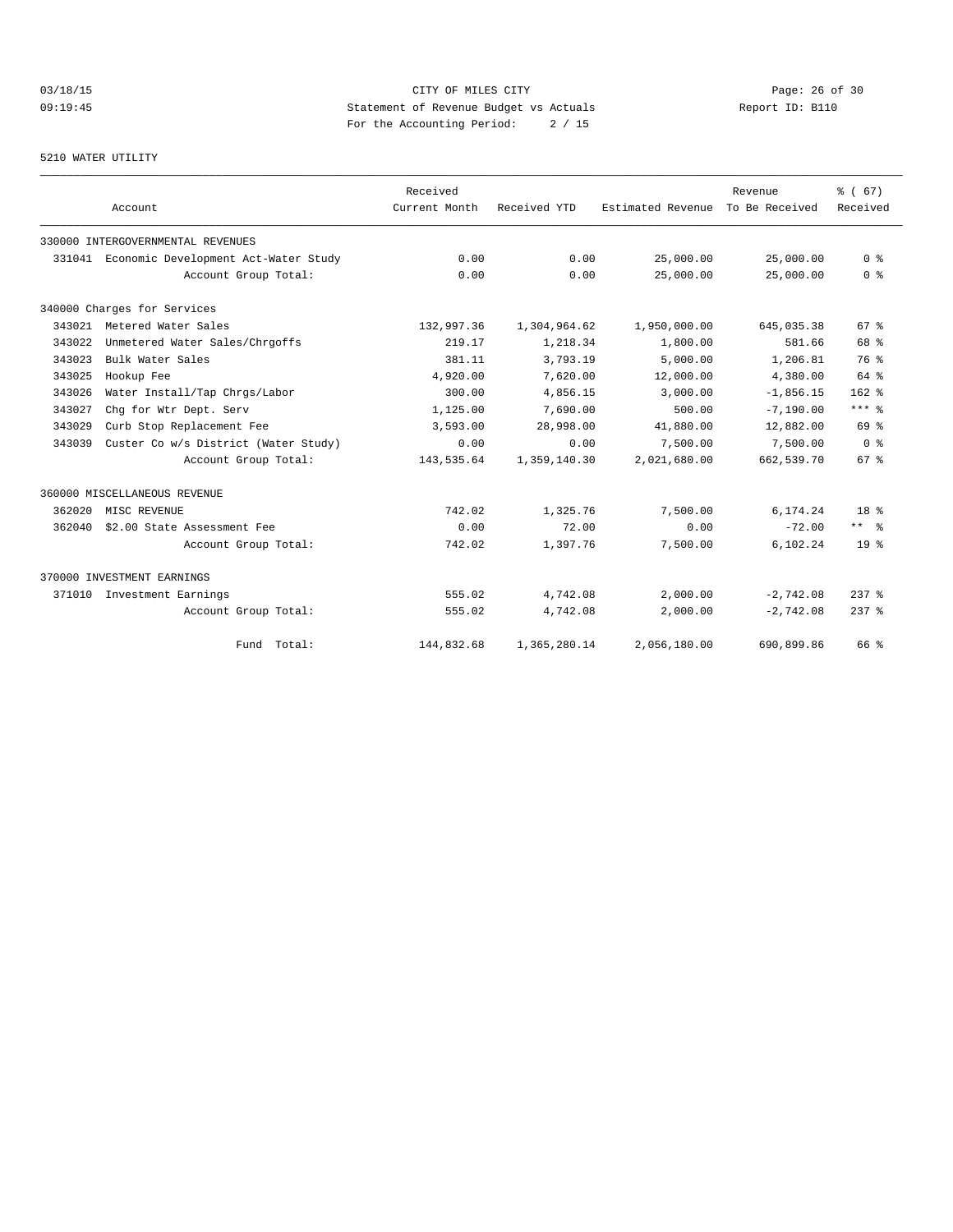# 03/18/15 Page: 27 of 30 09:19:45 Statement of Revenue Budget vs Actuals Report ID: B110 For the Accounting Period: 2 / 15

#### 5310 SEWER UTILITY

|        |                                           | Received      |              |                   | Revenue        | % (67)           |
|--------|-------------------------------------------|---------------|--------------|-------------------|----------------|------------------|
|        | Account                                   | Current Month | Received YTD | Estimated Revenue | To Be Received | Received         |
|        | 330000 INTERGOVERNMENTAL REVENUES         |               |              |                   |                |                  |
| 331041 | Economic Development Act-Water Study      | 0.00          | 0.00         | 25,000.00         | 25,000.00      | 0 <sup>8</sup>   |
| 334120 | TSEP Grant                                | 0.00          | 0.00         | 500,000.00        | 500,000.00     | 0 <sup>8</sup>   |
| 334121 | DNRC GRANTS                               | 0.00          | 0.00         | 100,000.00        | 100,000.00     | 0 %              |
| 334122 | Renewable Resource Grant                  | 0.00          | 0.00         | 100,000.00        | 100,000.00     | 0 <sup>8</sup>   |
|        | Account Group Total:                      | 0.00          | 0.00         | 725,000.00        | 725,000.00     | 0 %              |
|        | 340000 Charges for Services               |               |              |                   |                |                  |
| 341075 | Serv/Cnty-Interlocal Agmt                 | 765.00        | 765.00       | 1,530.00          | 765.00         | 50%              |
| 343031 | Sewer Service Charges                     | 92,238.78     | 725,627.87   | 1,086,644.00      | 361,016.13     | 67 <sup>8</sup>  |
| 343032 | Sewer Installation Charges/Chrgoffs       | 219.16        | 1,192.84     | 1,200.00          | 7.16           | 99 <sup>8</sup>  |
| 343033 | Hookup Fee                                | 1,200.00      | 3,960.00     | 6,000.00          | 2,040.00       | 66 %             |
| 343034 | Treatment Facilities Fees                 | 165.00        | 1,150.00     | 3,000.00          | 1,850.00       | 38 <sup>8</sup>  |
| 343036 | Miscellaneous Sewer Revenue (Labor)       | 0.00          | 5,846.35     | 1,000.00          | $-4,846.35$    | 585 %            |
| 343037 | Baker Road Etc.                           | 725.15        | 5,979.51     | 8,200.00          | 2,220.49       | 73.8             |
| 343038 | RURAL SWR DIST #1                         | 11,500.00     | 11,500.00    | 23,000.00         | 11,500.00      | 50%              |
| 343039 | Custer Co w/s District (Water Study)      | 0.00          | 0.00         | 7,500.00          | 7,500.00       | 0 <sup>8</sup>   |
|        | Account Group Total:                      | 106,813.09    | 756,021.57   | 1,138,074.00      | 382,052.43     | 66 %             |
|        | 360000 MISCELLANEOUS REVENUE              |               |              |                   |                |                  |
| 361010 | Land Rental                               | 0.00          | 2,575.90     | 2,576.00          | 0.10           | $100*$           |
| 362020 | MISC REVENUE                              | 0.00          | 76.68        | 7,500.00          | 7,423.32       | 1 <sup>8</sup>   |
|        | Account Group Total:                      | 0.00          | 2,652.58     | 10,076.00         | 7,423.42       | $26$ %           |
|        | 370000 INVESTMENT EARNINGS                |               |              |                   |                |                  |
| 371010 | Investment Earnings                       | 123.47        | 1,053.91     | 1,000.00          | $-53.91$       | 105 <sub>8</sub> |
|        | Account Group Total:                      | 123.47        | 1,053.91     | 1,000.00          | $-53.91$       | 105 <sub>8</sub> |
|        | 380000 OTHER FINANCING SOURCES            |               |              |                   |                |                  |
|        | 381070 Proceeds from Notes/Loans/Intercap | 0.00          | 0.00         | 6,000,000.00      | 6,000,000.00   | 0 %              |
|        | Account Group Total:                      | 0.00          | 0.00         | 6,000,000.00      | 6,000,000.00   | 0 <sup>8</sup>   |
|        | Fund Total:                               | 106,936.56    | 759,728.06   | 7,874,150.00      | 7, 114, 421.94 | $10*$            |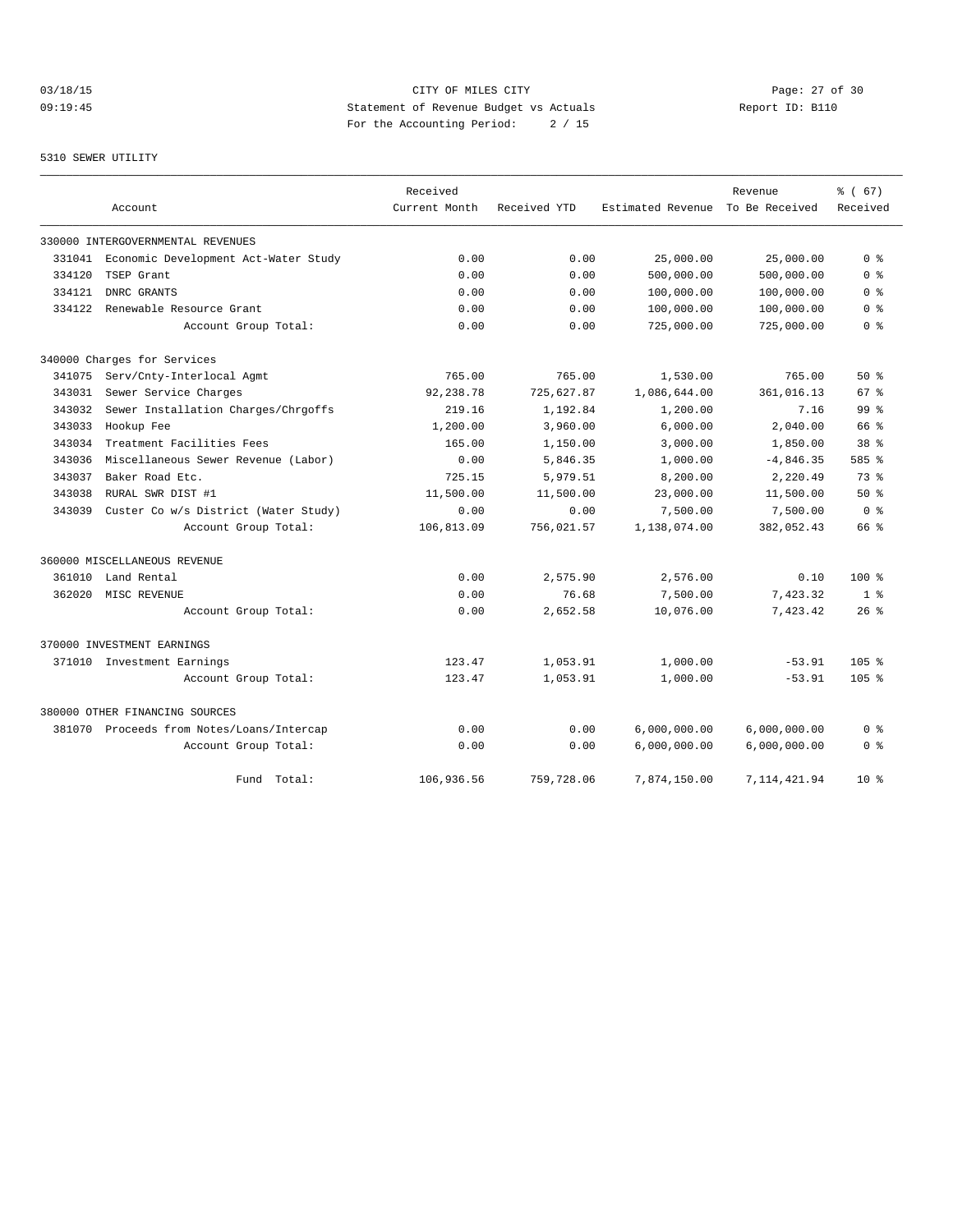# 03/18/15 Page: 28 of 30 09:19:45 Statement of Revenue Budget vs Actuals Report ID: B110 For the Accounting Period: 2 / 15

#### 5510 AMBULANCE FUND

|              |                                        | Received      |              |                   | Revenue        | % (67)     |
|--------------|----------------------------------------|---------------|--------------|-------------------|----------------|------------|
|              | Account                                | Current Month | Received YTD | Estimated Revenue | To Be Received | Received   |
| 310000 TAXES |                                        |               |              |                   |                |            |
| 311010       | Real Property Taxes                    | 26.50         | 4,081.36     | 6,500.00          | 2,418.64       | $63$ $%$   |
| 311020       | Personal Property Taxes                | 1.41          | 18.86        | 650.00            | 631.14         | 3%         |
| 312000       | Penalty & Interest on Delinquent Taxes | 0.92          | 14.67        | 30.00             | 15.33          | $49*$      |
|              | Account Group Total:                   | 28.83         | 4,114.89     | 7,180.00          | 3,065.11       | 57%        |
|              | 340000 Charges for Services            |               |              |                   |                |            |
| 341075       | Serv/Cnty-Interlocal Agmt              | 18,550.00     | 18,550.00    | 27,000.00         | 8,450.00       | 69 %       |
| 342026       | Ambulance Charges                      | 70,449.18     | 618,055.26   | 784,636.00        | 166,580.74     | 79 %       |
| 342027       | Ambulance Standby                      | 0.00          | 4,730.00     | 5,000.00          | 270.00         | 95%        |
|              | Account Group Total:                   | 88,999.18     | 641, 335.26  | 816,636.00        | 175,300.74     | 79 %       |
|              | 360000 MISCELLANEOUS REVENUE           |               |              |                   |                |            |
| 362020       | MISC REVENUE                           | 24,712.70     | 24,712.70    | 0.00              | $-24,712.70$   | $***$ $ -$ |
| 366010       | Misc- From Charge off Accts            | 325.80        | 6,961.71     | 500.00            | $-6,461.71$    | $***$ $%$  |
|              | Account Group Total:                   | 25,038.50     | 31,674.41    | 500.00            | $-31, 174.41$  | $***$ %    |
|              | Fund Total:                            | 114,066.51    | 677,124.56   | 824, 316.00       | 147, 191.44    | $82$ %     |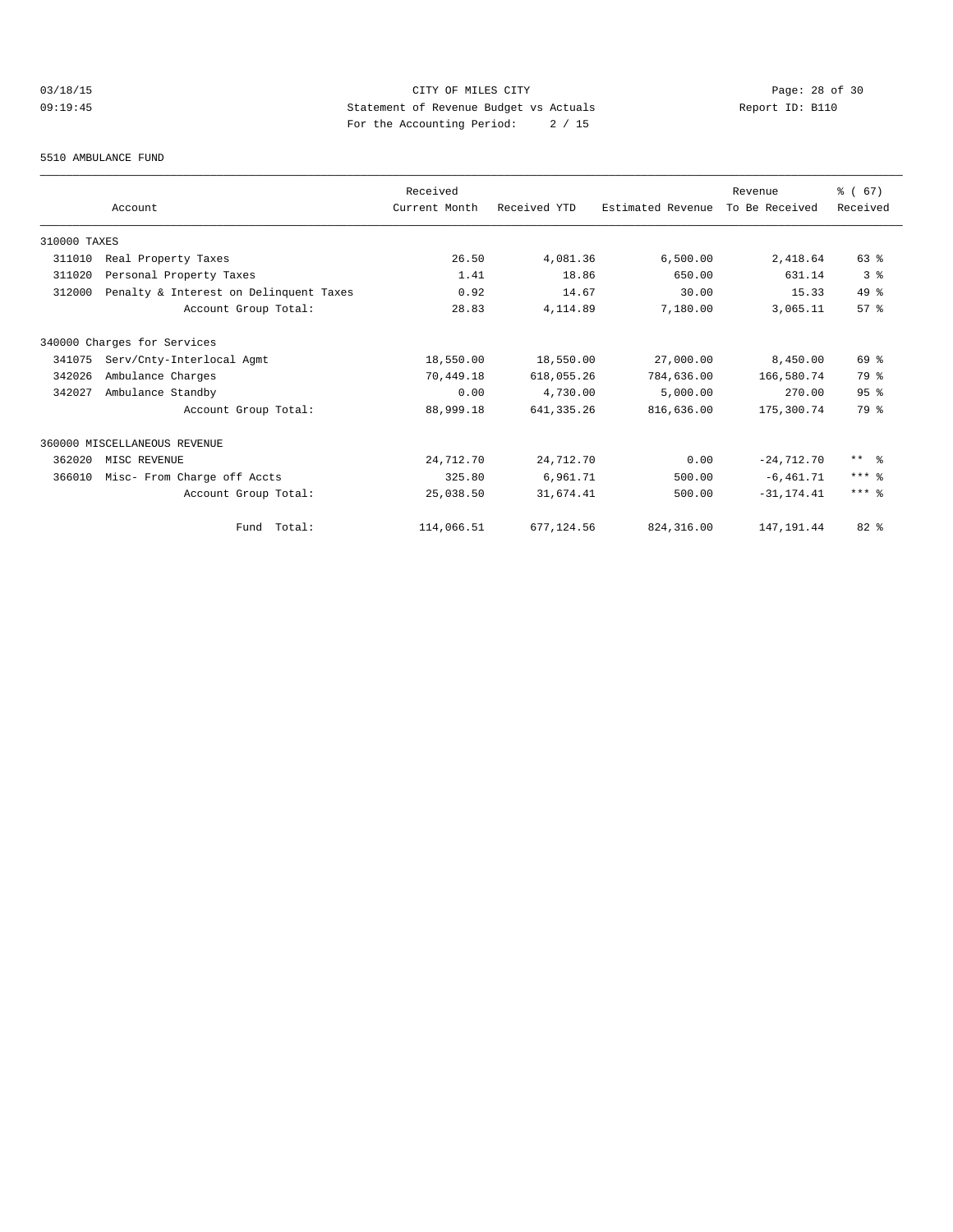# 03/18/15 Page: 29 of 30 09:19:45 Statement of Revenue Budget vs Actuals Report ID: B110 For the Accounting Period: 2 / 15

5610 AIRPORT OPERATING

|              |                                        | Received      |              |                   | Revenue        | 8 ( 67)         |
|--------------|----------------------------------------|---------------|--------------|-------------------|----------------|-----------------|
|              | Account                                | Current Month | Received YTD | Estimated Revenue | To Be Received | Received        |
| 310000 TAXES |                                        |               |              |                   |                |                 |
| 311010       | Real Property Taxes                    | 39.76         | 6,122.03     | 9,000.00          | 2,877.97       | 68 %            |
| 311020       | Personal Property Taxes                | 2.11          | 28.28        | 1,400.00          | 1,371.72       | 2 <sup>8</sup>  |
| 312000       | Penalty & Interest on Delinquent Taxes | 1.39          | 22.02        | 50.00             | 27.98          | $44*$           |
|              | Account Group Total:                   | 43.26         | 6,172.33     | 10,450.00         | 4,277.67       | 59 %            |
|              | 330000 INTERGOVERNMENTAL REVENUES      |               |              |                   |                |                 |
| 331129       | Federal Aeronautics Admin Grant        | 0.00          | 109,763.00   | 0.00              | $-109,763.00$  | $***$<br>ু ≳    |
| 334030       | State Aeronautics Grant                | $-75.00$      | 0.00         | 0.00              | 0.00           | $\star\star$    |
|              | Account Group Total:                   | $-75.00$      | 109,763.00   | 0.00              | $-109,763.00$  | $***$ $ -$      |
|              | 340000 Charges for Services            |               |              |                   |                |                 |
| 341075       | Serv/Cnty-Interlocal Agmt              | 12,426.00     | 12,426.00    | 22,000.00         | 9,574.00       | 56%             |
| 343061       | Landing Fees                           | 0.00          | 823.16       | 2,500.00          | 1,676.84       | 33 <sup>8</sup> |
| 343062       | Aviation Fuel                          | 13,450.30     | 267,572.30   | 530,000.00        | 262, 427.70    | $50*$           |
| 343064       | Hangar Rent                            | 4,498.37      | 32,853.49    | 41,300.00         | 8,446.51       | $80*$           |
| 343065       | Building Rentals                       | 1,137.65      | 11,957.90    | 34,000.00         | 22,042.10      | 35 <sup>8</sup> |
| 343067       | Other - Miscellaneous                  | 0.00          | 0.00         | 5,000.00          | 5,000.00       | 0 <sup>8</sup>  |
|              | Account Group Total:                   | 31,512.32     | 325,632.85   | 634,800.00        | 309,167.15     | $51$ $%$        |
|              | 360000 MISCELLANEOUS REVENUE           |               |              |                   |                |                 |
| 361010       | Land Rental                            | 1,495.73      | 14,650.36    | 19,000.00         | 4,349.64       | $77*$           |
| 362020       | MISC REVENUE                           | 200.00        | 1,824.04     | 11,000.00         | 9,175.96       | 17.8            |
|              | Account Group Total:                   | 1,695.73      | 16,474.40    | 30,000.00         | 13,525.60      | 55 <sup>8</sup> |
|              | 370000 INVESTMENT EARNINGS             |               |              |                   |                |                 |
|              | 371010 Investment Earnings             | 0.93          | 34.59        | 200.00            | 165.41         | $17*$           |
|              | Account Group Total:                   | 0.93          | 34.59        | 200.00            | 165.41         | $17*$           |
|              | Fund Total:                            | 33, 177. 24   | 458,077.17   | 675,450.00        | 217, 372.83    | 68 %            |